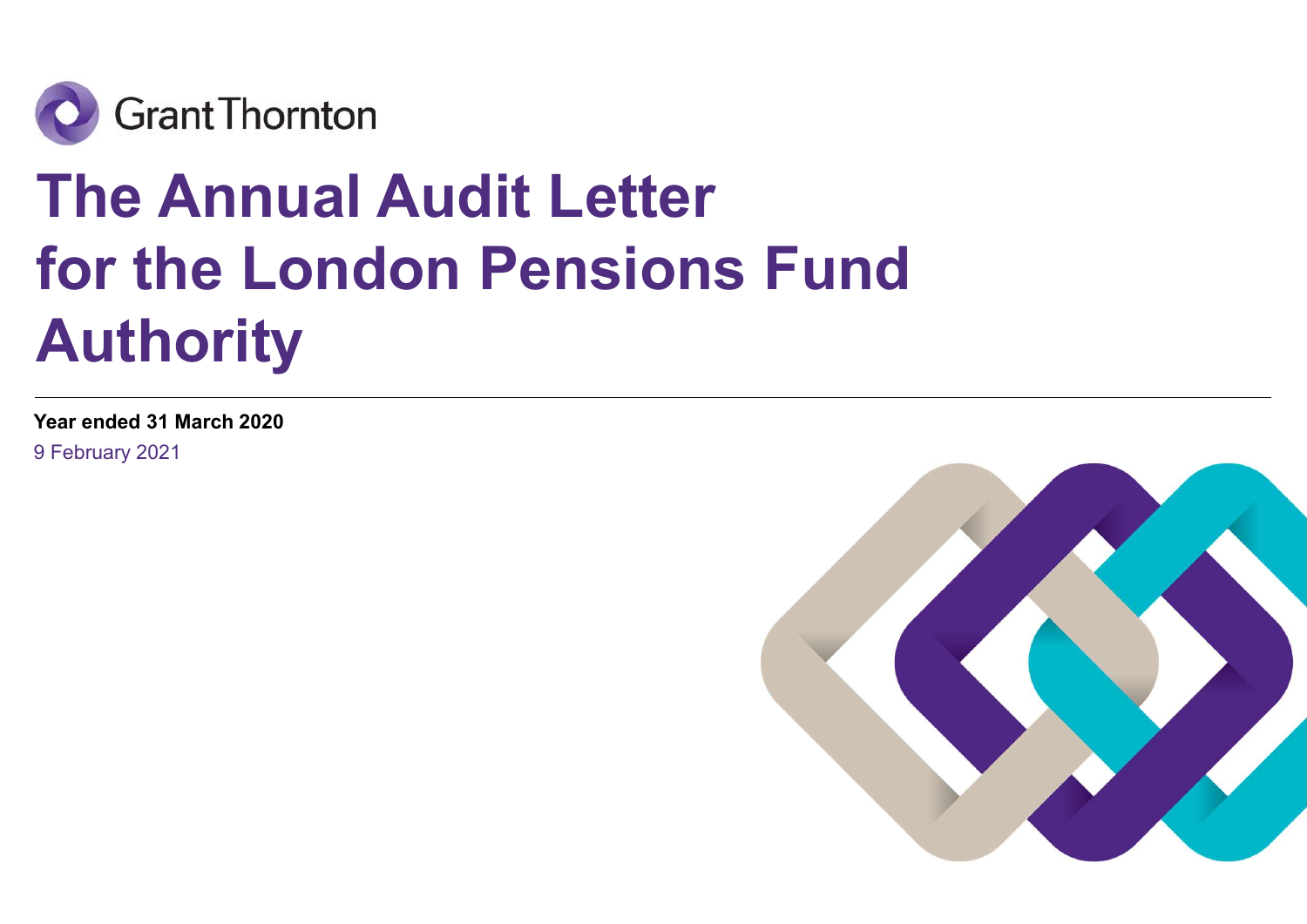### **Contents**



Your key Grant Thornton

Ciaran McLaughlin Key Audit Partner T: 020 7728 2936 E: Ciaran.T.McLaughlin@uk.gt.com

Matt Dean

Senior Audit Manager T: 020 7728 3181 E: Matt.Dean@uk.gt.com

Francesca Drew In-Charge Accountant T: 020 7865 2397 E: Francesca.E.Drew@uk.gt.com

|              |                                      |            | Commercial in confidence |
|--------------|--------------------------------------|------------|--------------------------|
|              |                                      |            |                          |
|              |                                      |            |                          |
|              |                                      |            |                          |
|              | <b>Section</b>                       | Page       |                          |
|              | 1. Executive Summary                 | $\sqrt{3}$ |                          |
|              | 2. Audit of the Financial Statements | $\sqrt{5}$ |                          |
|              | 3. Value for Money Conclusion        | 12         |                          |
|              |                                      |            |                          |
|              | <b>Appendices</b>                    |            |                          |
| $\mathsf{A}$ | Reports issued and fees              | 14         |                          |
|              |                                      |            |                          |
|              |                                      |            |                          |
|              |                                      |            |                          |

team members are: A Reports issued and fees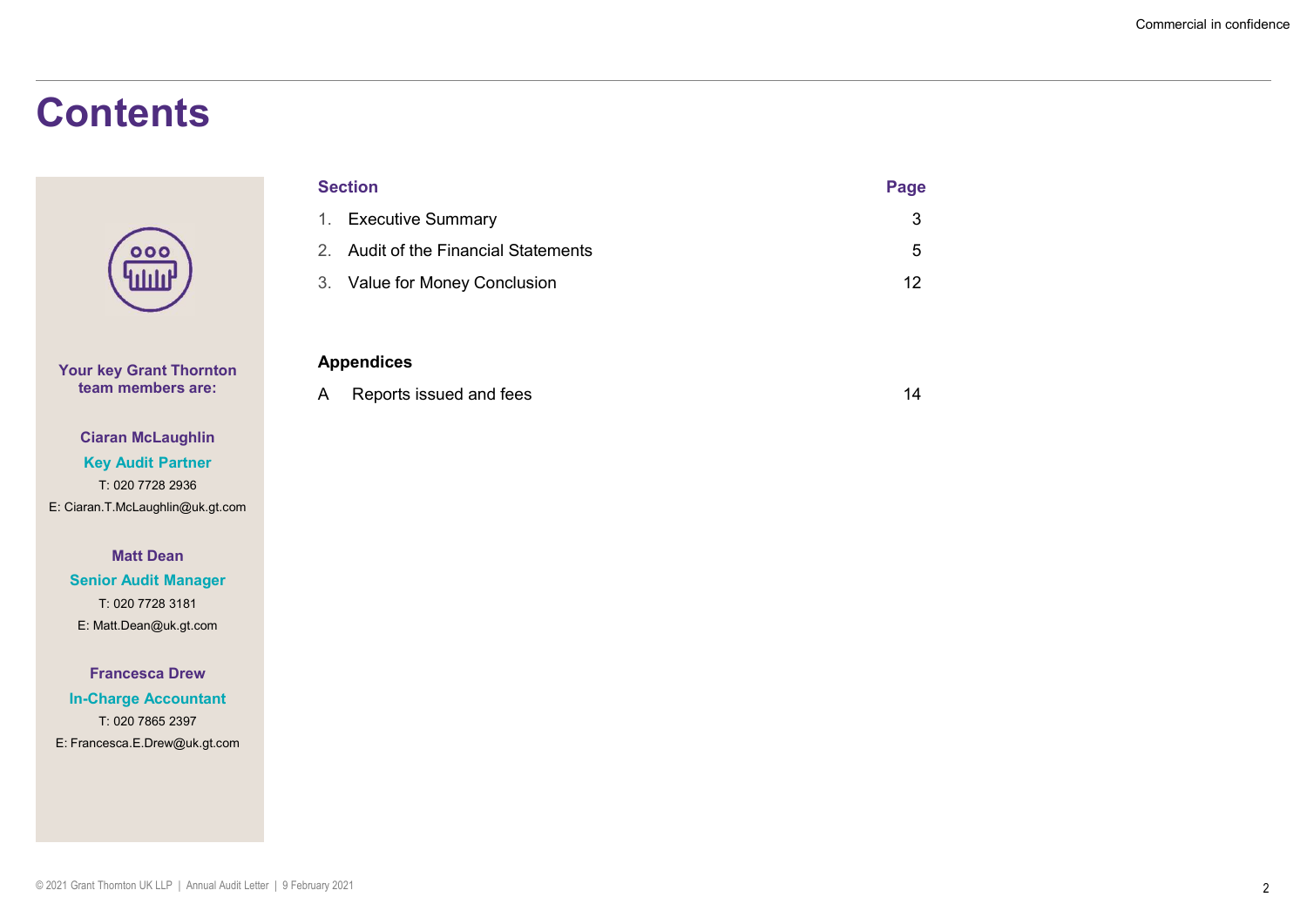## 1. Executive Summary

### Purpose

Our Annual Audit Letter (Letter) summarises the key findings arising from the work that we have carried out at the London Pensions Fund Authority (the Authority) for the year ended 31 March 2020.

This Letter is intended to provide a commentary on the results of our work to the **ext** assess the Authority's arrangements for securing economy, efficiency and Authority and external stakeholders, and to highlight issues that we wish to draw to the attention of the public. In preparing this Letter, we have followed the National Audit Office (NAO)'s Code of Audit Practice and Auditor Guidance Note **1. Executive Summary**<br>
Purpose<br>
Our Annual Audit Letter (Letter) summarises the key findings arising from the<br>
Our Annual Audit Letter (Letter) summarises the key findings arising from the<br>
We have car<br>
work that we have work to the Authority's Audit and Risk Committee as those charged with governance in our Audit Findings Report on 3 November 2020 and the final **Executive Summarises the key findings ansing from the Respective responsibilities**<br>
Our Amual Audit Letter (Letter) summarises the key findings arising from the We have carried out our audit in accord<br>
November that we ha version following completion of the audit was presented on 9 February 2021.

Commercial in confidence<br> **Respective responsibilities**<br>
We have carried out our audit in accordance with the NAO's Code of Audit<br>
Practice, which reflects the requirements of the Local Audit and Accountability<br>
Act 2014 ( We have carried out our audit in accordance with the NAO's Code of Audit Practice, which reflects the requirements of the Local Audit and Accountability Act 2014 (the Act). Our key responsibilities are to:

- 
- **Example 12**<br> **Example 3**<br> **Example 2018 Considering and the AUT AUTE AUTH CONSTAND PROCES (Section the AUTE PROCES)<br>
Act 2014 (the Act). Our key responsibilities are to:<br>**  $\cdot$  **give an opinion on the Authority's financial** Commercial in confidence<br> **Respective responsibilities**<br>
We have carried out our audit in accordance with the NAO's Code of Audit<br>
Practice, which reflects the requirements of the Local Audit and Accountability<br>
Act 2014 ( effectiveness in its use of resources (the value for money conclusion) (section three).

### Our work

| Authority) for the year ended 31 March 2020.<br><b>Our work</b> | Our Annual Audit Letter (Letter) summarises the key findings arising from the<br>work that we have carried out at the London Pensions Fund Authority (the<br>This Letter is intended to provide a commentary on the results of our work to the<br>Authority and external stakeholders, and to highlight issues that we wish to draw<br>to the attention of the public. In preparing this Letter, we have followed the<br>National Audit Office (NAO)'s Code of Audit Practice and Auditor Guidance Note<br>(AGN) 07 - 'Auditor Reporting'. We reported the detailed findings from our audit<br>work to the Authority's Audit and Risk Committee as those charged with<br>governance in our Audit Findings Report on 3 November 2020 and the final<br>version following completion of the audit was presented on 9 February 2021. | Practice, which reflects the requirements of the Local Audit and Accountability<br>Act 2014 (the Act). Our key responsibilities are to:<br>• give an opinion on the Authority's financial statements (section two)<br>assess the Authority's arrangements for securing economy, efficiency and<br>effectiveness in its use of resources (the value for money conclusion) (section<br>three).<br>In our audit of the Council's financial statements, we comply with International<br>Standards on Auditing (UK) (ISAs) and other guidance issued by the NAO.                                                                                  |  |  |
|-----------------------------------------------------------------|----------------------------------------------------------------------------------------------------------------------------------------------------------------------------------------------------------------------------------------------------------------------------------------------------------------------------------------------------------------------------------------------------------------------------------------------------------------------------------------------------------------------------------------------------------------------------------------------------------------------------------------------------------------------------------------------------------------------------------------------------------------------------------------------------------------------------------|----------------------------------------------------------------------------------------------------------------------------------------------------------------------------------------------------------------------------------------------------------------------------------------------------------------------------------------------------------------------------------------------------------------------------------------------------------------------------------------------------------------------------------------------------------------------------------------------------------------------------------------------|--|--|
| <b>Materiality</b>                                              | 1.5% of the Net Liability Position of the Accounts.                                                                                                                                                                                                                                                                                                                                                                                                                                                                                                                                                                                                                                                                                                                                                                              | We determined materiality for the audit of the Pension Fund financial statements to be £60,000,000, which is approximately 1%<br>of the Fund's Net Assets. For the Operational Accounts, materiality was determined to be £72,900, which is approximately 1.5%<br>of Gross Expenditure. For the Residual Liability Accounts, materiality was determined to be £1,280,000, which is approximately                                                                                                                                                                                                                                             |  |  |
| <b>Financial Statements opinion</b>                             | Accounts were issued on 21 December 2020.<br>financial position and its income and expenditure for the year.                                                                                                                                                                                                                                                                                                                                                                                                                                                                                                                                                                                                                                                                                                                     | We gave an unqualified opinion on the Pension Fund's financial statements and Annual Report on 27 November 2020. Our<br>opinions on the Operational and Residual Liability Accounts were delayed, but unqualified opinions on both of these sets of<br>We included an emphasis of matter paragraph in our report on the Pension Fund's financial statements in respect of the<br>uncertainty over the valuations of the Pension Fund's investments in Private Equity and Infrastructure investments, given the<br>Coronavirus pandemic. This does not affect our opinion that the statements give a true and fair view of the Pension Fund's |  |  |
| <b>Use of statutory powers</b>                                  |                                                                                                                                                                                                                                                                                                                                                                                                                                                                                                                                                                                                                                                                                                                                                                                                                                  | We did not identify any matters which required us to exercise our additional statutory powers.                                                                                                                                                                                                                                                                                                                                                                                                                                                                                                                                               |  |  |
|                                                                 |                                                                                                                                                                                                                                                                                                                                                                                                                                                                                                                                                                                                                                                                                                                                                                                                                                  |                                                                                                                                                                                                                                                                                                                                                                                                                                                                                                                                                                                                                                              |  |  |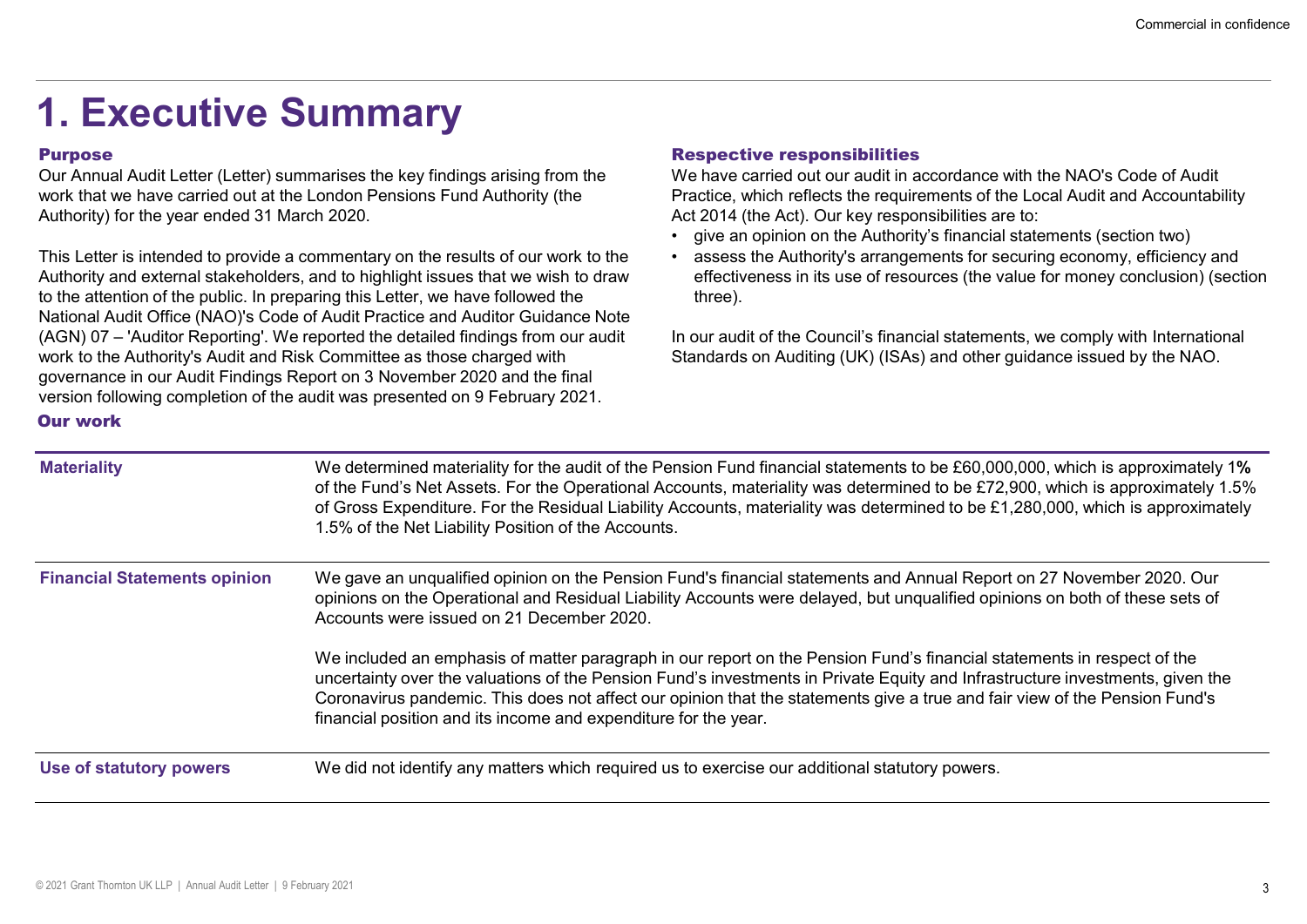## 1. Executive Summary

| Commercial in confidence                                                                                                                                                                                                                                             |                                                                                                                                                                                                                                                                                                                                                                                                                                                                                                                                                                                                                                                                                                                                                                                                                                                                                                                           |  |  |  |  |
|----------------------------------------------------------------------------------------------------------------------------------------------------------------------------------------------------------------------------------------------------------------------|---------------------------------------------------------------------------------------------------------------------------------------------------------------------------------------------------------------------------------------------------------------------------------------------------------------------------------------------------------------------------------------------------------------------------------------------------------------------------------------------------------------------------------------------------------------------------------------------------------------------------------------------------------------------------------------------------------------------------------------------------------------------------------------------------------------------------------------------------------------------------------------------------------------------------|--|--|--|--|
| <b>1. Executive Summary</b>                                                                                                                                                                                                                                          |                                                                                                                                                                                                                                                                                                                                                                                                                                                                                                                                                                                                                                                                                                                                                                                                                                                                                                                           |  |  |  |  |
| <b>Value for Money arrangements</b><br>We were satisfied that the Authority put in place proper arrangements to ensure economy, efficiency and effectiveness in its use<br>of resources. We reflected this in our audit report to the Authority on 21 December 2020. |                                                                                                                                                                                                                                                                                                                                                                                                                                                                                                                                                                                                                                                                                                                                                                                                                                                                                                                           |  |  |  |  |
| <b>Certificate</b>                                                                                                                                                                                                                                                   | We issued our certificate in respect of the London Pensions Fund Authority Accounts on 21 December 2020, following the<br>completion of our work on the Operational and Residual Liability Accounts.                                                                                                                                                                                                                                                                                                                                                                                                                                                                                                                                                                                                                                                                                                                      |  |  |  |  |
| <b>Working with the Authority</b>                                                                                                                                                                                                                                    |                                                                                                                                                                                                                                                                                                                                                                                                                                                                                                                                                                                                                                                                                                                                                                                                                                                                                                                           |  |  |  |  |
| the delivery of the audit within this environment as well.                                                                                                                                                                                                           | Whilst the outbreak of the Covid-19 pandemic has had a significant impact on all walks of life, the Authority was somewhat sheltered from the full impact of this due to<br>the nature of its services. However we know that the Authority had to put arrangements in place to enable staff to work remotely at very short notice, and to also enable                                                                                                                                                                                                                                                                                                                                                                                                                                                                                                                                                                     |  |  |  |  |
| highlighted the impact on our VfM approach.                                                                                                                                                                                                                          | We updated our audit risk assessment to consider the impact of the pandemic on our audit and we reported a financial statement risk in respect of Covid-19 and                                                                                                                                                                                                                                                                                                                                                                                                                                                                                                                                                                                                                                                                                                                                                            |  |  |  |  |
|                                                                                                                                                                                                                                                                      | Restrictions for non-essential travel has meant both Authority and audit staff have had to work remotely, including the remote accessing of financial systems, video<br>calling, and verifying the completeness and accuracy of information produced by the entity through screensharing.                                                                                                                                                                                                                                                                                                                                                                                                                                                                                                                                                                                                                                 |  |  |  |  |
|                                                                                                                                                                                                                                                                      | During the year we have also delivered a number of successful outcomes with you:                                                                                                                                                                                                                                                                                                                                                                                                                                                                                                                                                                                                                                                                                                                                                                                                                                          |  |  |  |  |
|                                                                                                                                                                                                                                                                      | • An efficient audit – we were able to work flexibly with you to deliver the audit ahead of the deadline despite the challenges posed by the Pandemic. Both teams got<br>up to speed with remote working in a prompt manner which enabled the audit to progress in a timely manner and led to smooth communication throughout the audit.<br>• Understanding your operational health – through the value for money conclusion we provided you with assurance on your operational effectiveness. We also<br>delivered a bespoke piece of work as part of our value for money conclusion to give you a more detailed insight into your financial standing.<br>• Sharing our insight – we provided regular Audit and Risk Committee updates covering best practice. We also shared our thought leadership reports<br>• Providing training – we provided your teams with training on financial statements and annual reporting |  |  |  |  |
|                                                                                                                                                                                                                                                                      | We would like to record our eppreciation for the escistance and se eperation provided to us during our qualit by the Authority's staff                                                                                                                                                                                                                                                                                                                                                                                                                                                                                                                                                                                                                                                                                                                                                                                    |  |  |  |  |

Whilst the outbreak of the Covid-19 pandemic has had a significant impact on all walks of life, the Authority was somewhat sheltered from the full impact of this due to<br>the nature of its services. However we know that the the delivery of the audit within this environment as well. ersuncials<br>
• Sharing our insight the Authority<br>
Working with the Authority<br>
Working with the Authority<br>
Whilst the cubicask of the Covid-19 pandemic has had a significant impact on all walks of life, the Authority was so competion of our work on the Operational and Residual Cabinty Accounts.<br>
Whilst the outbreak of the Covid-19 pandemic has had a significant impact on all walks of life, the Authority was somewhat sheltered from the<br>
the na

- up to speed with remote working in a prompt manner which enabled the audit to progress in a timely manner and led to smooth communication throughout the audit.
- delivered a bespoke piece of work as part of our value for money conclusion to give you a more detailed insight into your financial standing.
- 
- 

We would like to record our appreciation for the assistance and co-operation provided to us during our audit by the Authority's staff.

Grant Thornton UK LLP

February 2021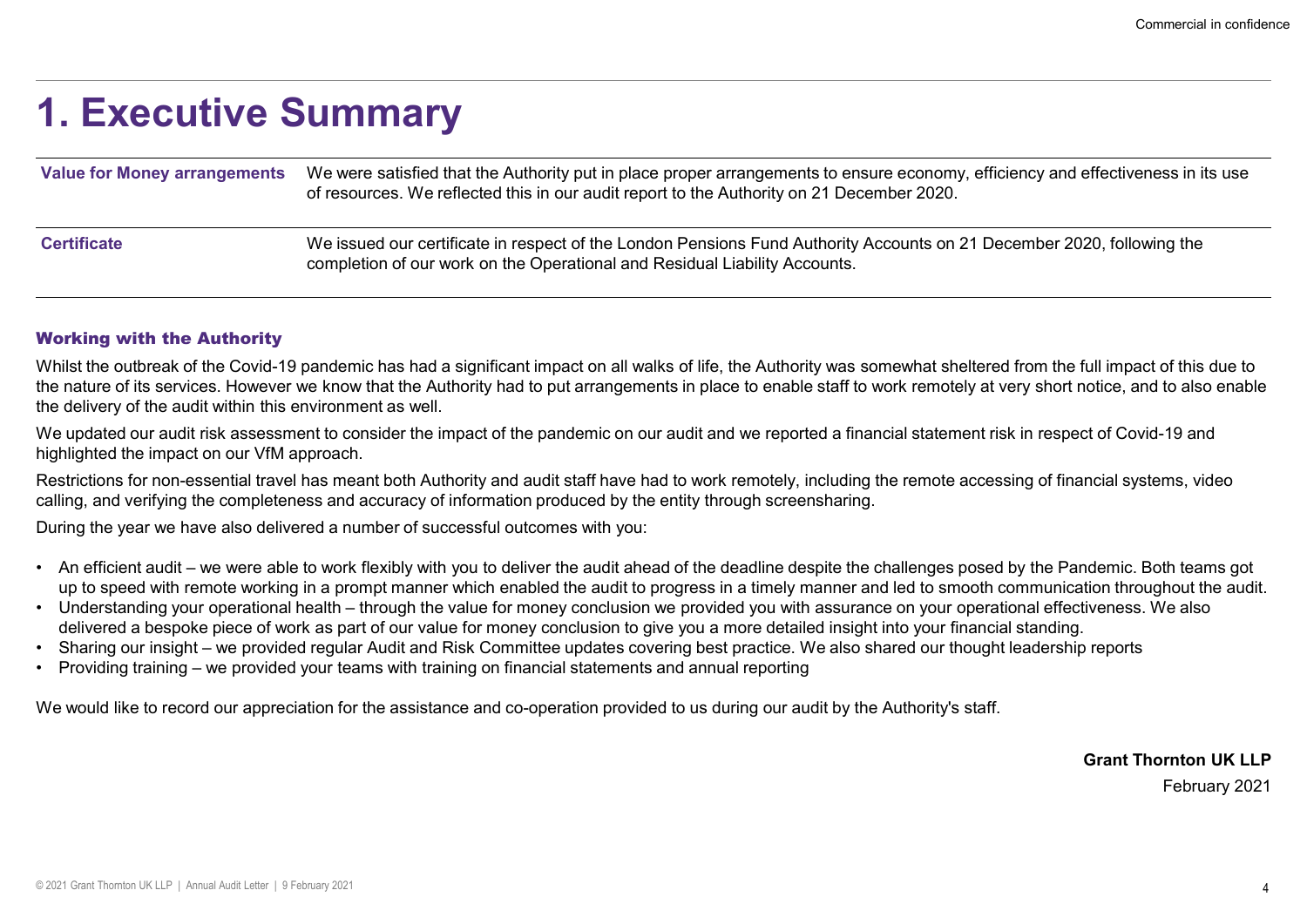### Our audit approach

### **Materiality**

In our audit of the Council's financial statements, we use the concept of materiality to determine the nature, timing and extent of our work, and in **the controlled and in** materiality as the size of the **the controlled and** the accounting policies are appropriate, have been consistently applied evaluating the results of our work. We define materiality as the size of the misstatement in the financial statements that would lead a reasonably **the sequately disclosed;**<br>knowledgeable person to change or influence their economic decisions **but a** the significant accounting estimates made by man knowledgeable person to change or influence their economic decisions.<br>and

statements to be £60,000,000, which is approximately 1% of the Fund's Net Assets available to pay benefits. We used this benchmark as, in our view, users of the Fund's financial statements are most interested in the value of the assets held by the Fund at the 31 March.

In respect of the Operational Accounts, we determined materiality to be £72,900, which is approximately 1.5% of the Gross Revenue Expenditure for the year. Again, we used this benchmark as, in our view, users of the Authority's financial statements are most interested in the level of spend which has been incurred during the course of the year.

For the Residual Liability Accounts, we determined materiality to be £1,280,000, which is approximately 1% of the Net Liability of the Accounts for the year. This was a change from the prior year as we aimed to focus more on the Asbestosis Provision, which is the key element of this set of accounts..

No specific other materiality levels were set during the course of our audit.

We set lower thresholds of £3,000,000 for the Pension Fund financial statements, £64,000 for the Residual Liability Accounts and £3,600 for the Operational Accounts, above which we reported errors to the Audit and Risk Committee in our Audit Findings Report.

#### The scope of our audit

Our audit involves obtaining sufficient evidence about the amounts and disclosures in the financial statements to give reasonable assurance that they are free from material misstatement, whether caused by fraud or error. This includes assessing whether: • the **cope of our audit**<br>• **The scope of our audit**<br>• Our audit involves obtaining sufficient evidence about the amounts and<br>• disclosures in the financial statements to give reasonable assurance that they<br>• are free from Commercial in confidence<br>
• Commercial in confidence<br>
• The scope of our audit<br>
• Our audit involves obtaining sufficient evidence about the amounts and<br>
disclosures in the financial statements to give reasonable assurance **Example 12**<br>
• Commercial in confidence<br>
• Our audit involves obtaining sufficient evidence about the amounts and<br>
disclosures in the financial statement, whether caused by fraud or error. This<br>
are free from material mis

- adequately disclosed;
- and
- We determined materiality for the audit of the Pension Fund financial **by the overall presentation of the financial statements gives a true and fair view.**

We also read the remainder of the Statement of Accounts to check it is consistent with our understanding of the Council and with the financial statements included in the Statement of Accounts on which we gave our opinion.

We carry out our audit in accordance with ISAs (UK) and the NAO Code of Audit Practice. We believe that the audit evidence we have obtained is sufficient and appropriate to provide a basis for our opinion.

Our audit approach was based on a thorough understanding of the Council's business and is risk based.

We identified key risks and set out overleaf the work we performed in response to these risks and the results of this work.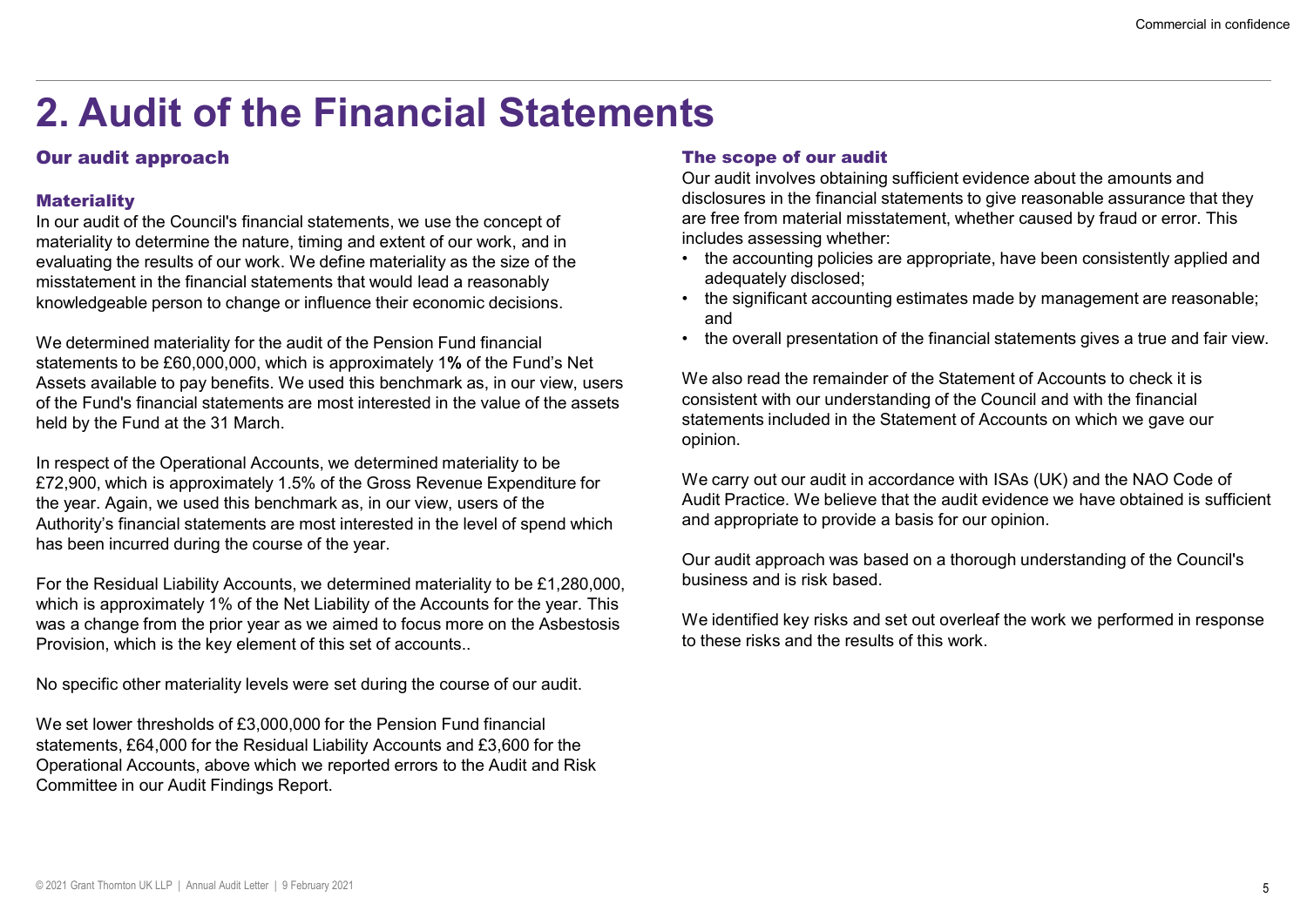### Significant Audit Risks

| <b>2. Audit of the Financial Statements</b><br><b>Significant Audit Risks</b><br>These are the significant risks which had the greatest impact on our overall strategy and where we focused more of our work.                                                                                                                                                                                                                                                                                                                                                                                                                                                                                                                                                                                                                                                                                                                                                                                                                                                                                                                                                                                                                                                                                                                                                                                                                                                                                                                                                                                                                                                                                                                                                                                                                                                                                                                                                                                                                                                                                                                               |                                                                                                                                                                                                                                                                                                                                                                                                                                                                                                                                                                                                                                                                                                                                                                                                                                                                                                                                                                                                                                                                                                                                                                                                                                                                                                                                                                    |                                                                                                                                                                                                                                                                                                                                                                                                                                                                                                                                                                          |  |  |  |  |  |  |  |
|---------------------------------------------------------------------------------------------------------------------------------------------------------------------------------------------------------------------------------------------------------------------------------------------------------------------------------------------------------------------------------------------------------------------------------------------------------------------------------------------------------------------------------------------------------------------------------------------------------------------------------------------------------------------------------------------------------------------------------------------------------------------------------------------------------------------------------------------------------------------------------------------------------------------------------------------------------------------------------------------------------------------------------------------------------------------------------------------------------------------------------------------------------------------------------------------------------------------------------------------------------------------------------------------------------------------------------------------------------------------------------------------------------------------------------------------------------------------------------------------------------------------------------------------------------------------------------------------------------------------------------------------------------------------------------------------------------------------------------------------------------------------------------------------------------------------------------------------------------------------------------------------------------------------------------------------------------------------------------------------------------------------------------------------------------------------------------------------------------------------------------------------|--------------------------------------------------------------------------------------------------------------------------------------------------------------------------------------------------------------------------------------------------------------------------------------------------------------------------------------------------------------------------------------------------------------------------------------------------------------------------------------------------------------------------------------------------------------------------------------------------------------------------------------------------------------------------------------------------------------------------------------------------------------------------------------------------------------------------------------------------------------------------------------------------------------------------------------------------------------------------------------------------------------------------------------------------------------------------------------------------------------------------------------------------------------------------------------------------------------------------------------------------------------------------------------------------------------------------------------------------------------------|--------------------------------------------------------------------------------------------------------------------------------------------------------------------------------------------------------------------------------------------------------------------------------------------------------------------------------------------------------------------------------------------------------------------------------------------------------------------------------------------------------------------------------------------------------------------------|--|--|--|--|--|--|--|
| Risks identified in our audit plan                                                                                                                                                                                                                                                                                                                                                                                                                                                                                                                                                                                                                                                                                                                                                                                                                                                                                                                                                                                                                                                                                                                                                                                                                                                                                                                                                                                                                                                                                                                                                                                                                                                                                                                                                                                                                                                                                                                                                                                                                                                                                                          | How we responded to the risk                                                                                                                                                                                                                                                                                                                                                                                                                                                                                                                                                                                                                                                                                                                                                                                                                                                                                                                                                                                                                                                                                                                                                                                                                                                                                                                                       | <b>Findings and conclusions</b>                                                                                                                                                                                                                                                                                                                                                                                                                                                                                                                                          |  |  |  |  |  |  |  |
| <b>Covid-19</b> (applies to all three sets of Accounts)<br>The global outbreak of the Covid-19 virus pandemic has led to unprecedented<br>uncertainty for all organisations, requiring urgent business continuity<br>arrangements to be implemented. We expect current circumstances will have an<br>impact on the production and audit of the financial statements for the year ended<br>31 March 2020, including and not limited to;<br>Remote working arrangements and redeployment of staff to critical front line<br>duties may impact on the quality and timing of the production of the financial<br>statements, and the evidence we can obtain through physical observation<br>Volatility of financial and property markets will increase the uncertainty of<br>assumptions applied by management to asset valuation, and the reliability of<br>evidence we can obtain to corroborate management estimates<br>For instruments classified as fair value through profit and loss there may be a<br>need to review the Level 1-3 classification of the instruments if trading may have<br>reduced to such an extent that. quoted prices are not readily and regularly<br>available and therefore do not represent actual and regularly occurring market<br>transactions.<br>Whilst the nature of the Fund and its funding position (i.e. not in a winding up<br>position or no cessation event) means the going concern basis of preparation<br>remains appropriate management may need to consider whether material<br>uncertainties for a period of at least 12 months from the anticipated date of<br>approval of the audited financial statements have arisen; and<br>Disclosures within the financial statements will require significant revision to<br>reflect the unprecedented situation and its impact on the preparation of the<br>financial statements as at 31 March 2020 in accordance with IAS1, particularly in<br>relation to material uncertainties.<br>We therefore identified the global outbreak of the Covid-19 virus as a significant<br>risk, which was one of the most significant assessed risks of material | As part of our audit work we have:<br>worked with management to understand the<br>implications the response to the Covid-19<br>pandemic had on the organisation's ability to<br>prepare the financial statements and update<br>financial forecasts and assess the implications on<br>our audit approach<br>liaised with other audit suppliers, regulators and<br>government departments to co-ordinate practical<br>cross sector responses to issues as and when<br>they arise<br>evaluated the adequacy of the disclosures in the<br>financial statements in light of the Covid-19<br>pandemic, including management's assessment<br>of the impact of Covid-19 on forecast cashflows.<br>evaluated whether sufficient audit evidence using<br>alternative approaches can be obtained for the<br>purposes of our audit whilst working remotely<br>evaluated whether sufficient audit evidence can<br>be obtained to corroborate management's fair<br>value hierarchy disclosure<br>evaluated whether sufficient audit evidence can<br>be obtained to corroborate significant<br>management estimates such as Level 3 asset<br>valuations, including direct property, along with<br>the Asbestosis Provision as well.<br>discussed with management any potential<br>implications for our audit report if we have been<br>unable to obtain sufficient audit evidence | From the work performed, we<br>identified that there were material<br>uncertainties attached to the<br>valuation of some of the Fund's<br>Investments, due to the inputs<br>involved in these valuations, which<br>is the reason for them being<br>classified as Level 3 within the<br>Valuation Hierarchy. This was<br>reflected within the Accounts in<br>Note 5, and was reflected within<br>our Audit Opinion as an Emphasis<br>of Matter Paragraph, which is not<br>a qualification.<br>No other issues were identified<br>from the work performed in this<br>area. |  |  |  |  |  |  |  |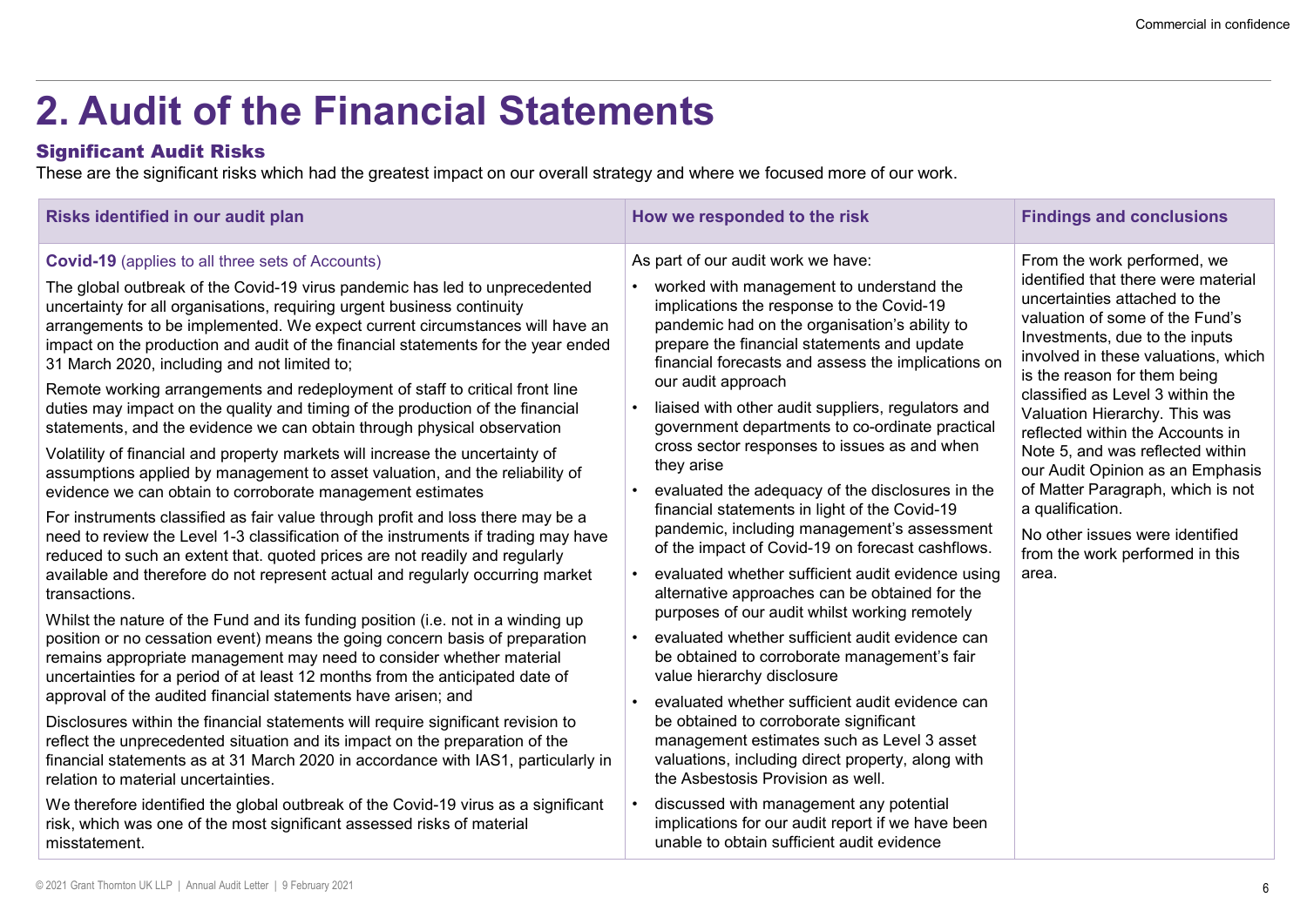|                                                                                                                                                                                                                                                                                                                                                                  |                                                                                                                                                                                                                                                                                                                                                                                                                                                                                                                              | Commercial in confidence                                                                                                                                                                                                                                                                                                                                                                                                                                                                                                                                                                                                                                                                                                                                                                                                                                            |
|------------------------------------------------------------------------------------------------------------------------------------------------------------------------------------------------------------------------------------------------------------------------------------------------------------------------------------------------------------------|------------------------------------------------------------------------------------------------------------------------------------------------------------------------------------------------------------------------------------------------------------------------------------------------------------------------------------------------------------------------------------------------------------------------------------------------------------------------------------------------------------------------------|---------------------------------------------------------------------------------------------------------------------------------------------------------------------------------------------------------------------------------------------------------------------------------------------------------------------------------------------------------------------------------------------------------------------------------------------------------------------------------------------------------------------------------------------------------------------------------------------------------------------------------------------------------------------------------------------------------------------------------------------------------------------------------------------------------------------------------------------------------------------|
| <b>2. Audit of the Financial Statements</b><br><b>Significant Audit Risks - continued</b><br>These are the significant risks which had the greatest impact on our overall strategy and where we focused more of our work.                                                                                                                                        |                                                                                                                                                                                                                                                                                                                                                                                                                                                                                                                              |                                                                                                                                                                                                                                                                                                                                                                                                                                                                                                                                                                                                                                                                                                                                                                                                                                                                     |
| Risks identified in our audit plan<br><b>Management Override of Controls</b><br>(applies to all three sets of Accounts)<br>Under ISA (UK) 240 there is a non-rebuttable presumed risk<br>that the risk of management over-ride of controls is present in<br>all entities.<br>Management over-ride of controls is a risk requiring special<br>audit consideration | How we responded to the risk<br>As part of our audit work we have:<br>gained an understanding of the accounting estimates,<br>judgements applied and decisions made by<br>management and consider their reasonableness;<br>obtained a full listing of journal entries, identified and<br>tested unusual journal entries for appropriateness;<br>evaluated the rationale for any changes in accounting<br>policies or significant unusual transactions; and<br>undertaken a review of any unusual significant<br>transactions | <b>Findings and conclusions</b><br>From the work performed, we identified two<br>deficiencies in respect of your journal<br>processes. These are:<br>journals can be posted and authorised by<br>the same person; and<br>journals posted in an open period can be<br>deleted/and or amended, rather than having<br>to post another journal to adjust.<br>Both of these issues increase the potential risk<br>of inappropriate journals being posted or<br>journals being altered after posting. Whilst we<br>have undertaken detailed testing of the<br>journals posted during the course of the year<br>to gain assurance over this area, Management<br>should look to strengthen their controls in this<br>area moving forward and we have raised a<br>recommendation to reflect this.<br>No other issues were identified from the work<br>performed in this area |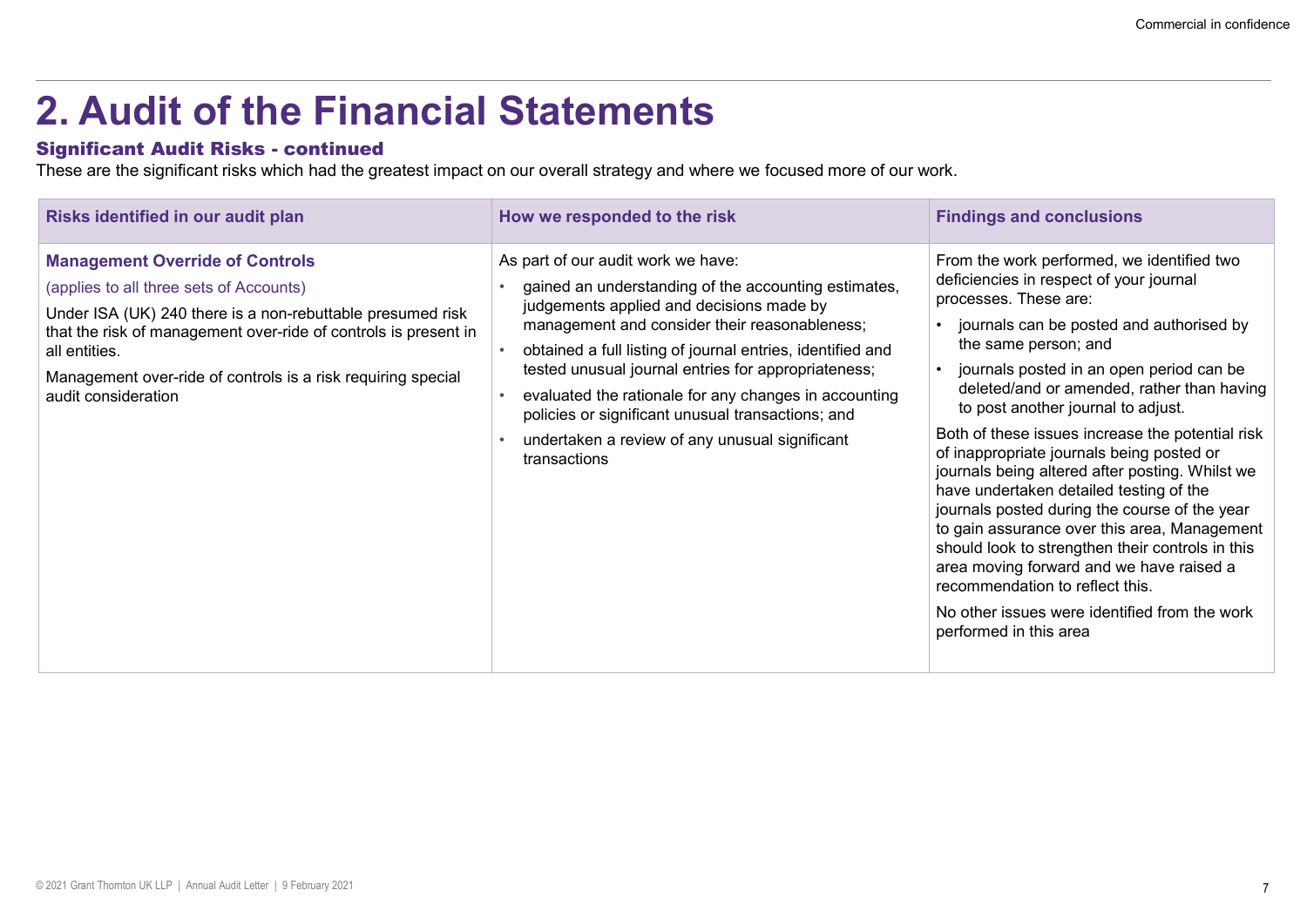| 2. Audit of the Financial Statements                                                                                                                                                                                                                                                                                                                                                                                                                                                                                                                                                                                                                                                                                                                                                                                                                                                                                                                                                                                                                                                                                                                                                                                          |                                                                                                                                                                                                                                                                                                                                                                                                                                                                                                                                                                                                                                                                                                                                                                                                                                                                                                                                                                                                                                                                                                                                                                                                                                                                                                                         |                                                                                                                                                                                                                                                                                                                                                                                                                                                                                                                                                                                                                                                                                                                                                                                                                                                                                                                                                                                                                                                                                   |
|-------------------------------------------------------------------------------------------------------------------------------------------------------------------------------------------------------------------------------------------------------------------------------------------------------------------------------------------------------------------------------------------------------------------------------------------------------------------------------------------------------------------------------------------------------------------------------------------------------------------------------------------------------------------------------------------------------------------------------------------------------------------------------------------------------------------------------------------------------------------------------------------------------------------------------------------------------------------------------------------------------------------------------------------------------------------------------------------------------------------------------------------------------------------------------------------------------------------------------|-------------------------------------------------------------------------------------------------------------------------------------------------------------------------------------------------------------------------------------------------------------------------------------------------------------------------------------------------------------------------------------------------------------------------------------------------------------------------------------------------------------------------------------------------------------------------------------------------------------------------------------------------------------------------------------------------------------------------------------------------------------------------------------------------------------------------------------------------------------------------------------------------------------------------------------------------------------------------------------------------------------------------------------------------------------------------------------------------------------------------------------------------------------------------------------------------------------------------------------------------------------------------------------------------------------------------|-----------------------------------------------------------------------------------------------------------------------------------------------------------------------------------------------------------------------------------------------------------------------------------------------------------------------------------------------------------------------------------------------------------------------------------------------------------------------------------------------------------------------------------------------------------------------------------------------------------------------------------------------------------------------------------------------------------------------------------------------------------------------------------------------------------------------------------------------------------------------------------------------------------------------------------------------------------------------------------------------------------------------------------------------------------------------------------|
| <b>Significant Audit Risks - continued</b><br>These are the significant risks which had the greatest impact on our overall strategy and where we focused more of our work.                                                                                                                                                                                                                                                                                                                                                                                                                                                                                                                                                                                                                                                                                                                                                                                                                                                                                                                                                                                                                                                    |                                                                                                                                                                                                                                                                                                                                                                                                                                                                                                                                                                                                                                                                                                                                                                                                                                                                                                                                                                                                                                                                                                                                                                                                                                                                                                                         |                                                                                                                                                                                                                                                                                                                                                                                                                                                                                                                                                                                                                                                                                                                                                                                                                                                                                                                                                                                                                                                                                   |
| Risks identified in our audit plan                                                                                                                                                                                                                                                                                                                                                                                                                                                                                                                                                                                                                                                                                                                                                                                                                                                                                                                                                                                                                                                                                                                                                                                            | How we responded to the risk                                                                                                                                                                                                                                                                                                                                                                                                                                                                                                                                                                                                                                                                                                                                                                                                                                                                                                                                                                                                                                                                                                                                                                                                                                                                                            | <b>Findings and conclusions</b>                                                                                                                                                                                                                                                                                                                                                                                                                                                                                                                                                                                                                                                                                                                                                                                                                                                                                                                                                                                                                                                   |
| The valuation of Level 3 Investments is incorrect<br>(applies to the Pension Fund Accounts only)<br>The Fund revalues its investments on an annual basis to ensure<br>that the carrying value is not materially different from the fair value<br>at the financial statements date.<br>By their nature Level 3 investment valuations lack observable<br>inputs. These valuations therefore represent a significant estimate<br>by management in the financial statements due to the size of the<br>numbers involved (£1.514 billion) and the sensitivity of this<br>estimate to changes in key assumptions<br>Under ISA 315 significant risks often relate to significant non-<br>routine transactions and judgemental matters. Level 3 investments<br>by their very nature require a significant degree of judgement to<br>reach an appropriate valuation at year end.<br>Management utilise the services of investment managers and/or<br>custodians as valuation experts to estimate the fair value as at 31<br>March 2020.<br>We therefore identified valuation of Level 3 investments as a<br>significant risk, which was one of the most significant assessed<br>risks of material misstatement, and a key audit matter. | As part of our audit work we have:<br>gained an understanding of the Authority's process for<br>valuing Level 3 investments and evaluated the design<br>of the associated controls;<br>reviewed the nature and basis of estimated values and<br>considered what assurance management has over the<br>year end valuations provided for these types of<br>investments; to ensure that the requirements of the<br>Code are met<br>Independently requested year-end confirmations from<br>investment managers<br>undertaken consideration of the competence, expertise<br>and objectivity of any management experts used;<br>reviewed the qualifications of the expert used to value<br>Level 3 investments at year end and gain an<br>understanding of how the valuation of these<br>investments has been reached; and<br>test the valuations by obtaining and reviewing audited<br>accounts at the latest date for individual investments<br>and agreeing these to the Authority fund manager<br>reports at that date then rationalising those values to<br>the values at 31 March 2020 with reference to known<br>movements in the intervening period.<br>For the directly held property, we will utilise the use of<br>an auditor's expert to obtain further assurance over the<br>values included within the Accounts. | From the work performed, we have<br>identified that there is a material uncertainty<br>attached to the valuation of the LPPi Private<br>Equity, Real Estate and Infrastructure<br>Funds, as mentioned earlier in the report.<br>As mentioned earlier this will be reflected<br>within our Audit Opinion as an Emphasis of<br>Matter paragraph.<br>We have also identified we have identified<br>that the valuation of the LPPi Private Equity<br>Fund was updated after the draft Accounts<br>were received for Audit, with the updated<br>valuation £20.5 million lower than that<br>reported within the Accounts. Due to the<br>size of this movement, the Accounts have<br>been updated to reflect the audited position,<br>which has reduced the value of the Fund at<br>31 March 2020 by the same value. A<br>movement of £1.764 million was identified<br>in respect of the LPPi Infrastructure Fund,<br>but as this movement is immaterial, it had<br>not been processed by Management and<br>was included within the Letter of<br>Representation at the end of the audit. |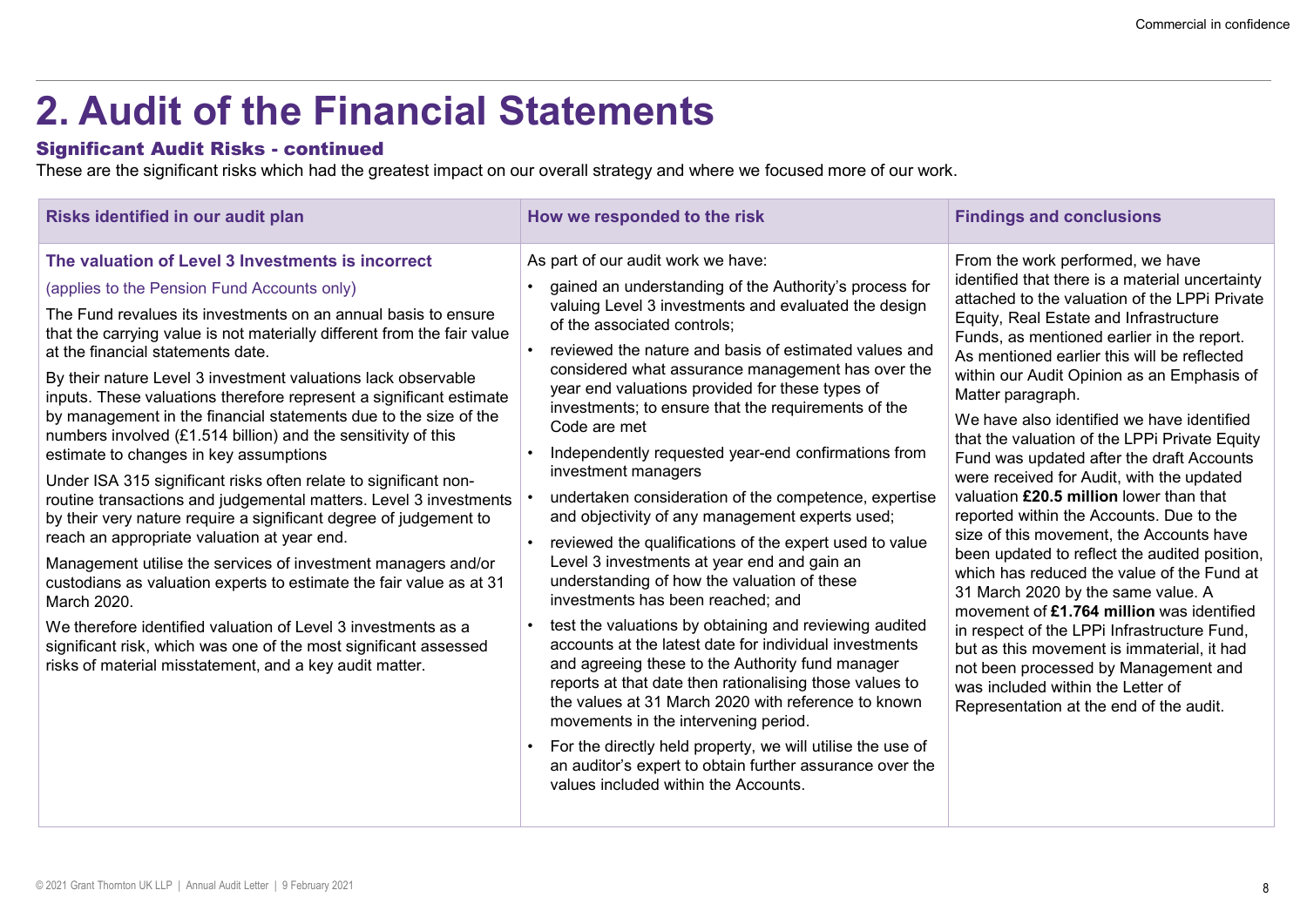|                                                                                                                                                                                                                                                                                                                                                                                                                                                                                                                                                                                                                                                                                                                                                                                                            |                                                                                                                                                                                                                                                                                                                                                                                                                                                                                                                                                                                                                                                                                                                                                                                                                                                                                                                                                                                                                                                                                                                                                            | Commercial in confidence                                                                                                                                                                                                                                                                                                                                                                                                                                                                                                                                                                                                                                                                                                                                                                                                                                                                                                                                                                                                                                                                                                                                                                                             |
|------------------------------------------------------------------------------------------------------------------------------------------------------------------------------------------------------------------------------------------------------------------------------------------------------------------------------------------------------------------------------------------------------------------------------------------------------------------------------------------------------------------------------------------------------------------------------------------------------------------------------------------------------------------------------------------------------------------------------------------------------------------------------------------------------------|------------------------------------------------------------------------------------------------------------------------------------------------------------------------------------------------------------------------------------------------------------------------------------------------------------------------------------------------------------------------------------------------------------------------------------------------------------------------------------------------------------------------------------------------------------------------------------------------------------------------------------------------------------------------------------------------------------------------------------------------------------------------------------------------------------------------------------------------------------------------------------------------------------------------------------------------------------------------------------------------------------------------------------------------------------------------------------------------------------------------------------------------------------|----------------------------------------------------------------------------------------------------------------------------------------------------------------------------------------------------------------------------------------------------------------------------------------------------------------------------------------------------------------------------------------------------------------------------------------------------------------------------------------------------------------------------------------------------------------------------------------------------------------------------------------------------------------------------------------------------------------------------------------------------------------------------------------------------------------------------------------------------------------------------------------------------------------------------------------------------------------------------------------------------------------------------------------------------------------------------------------------------------------------------------------------------------------------------------------------------------------------|
| 2. Audit of the Financial Statements<br><b>Significant Audit Risks - continued</b><br>These are the significant risks which had the greatest impact on our overall strategy and where we focused more of our work.<br>Risks identified in our audit plan                                                                                                                                                                                                                                                                                                                                                                                                                                                                                                                                                   | How we responded to the risk                                                                                                                                                                                                                                                                                                                                                                                                                                                                                                                                                                                                                                                                                                                                                                                                                                                                                                                                                                                                                                                                                                                               | <b>Findings and conclusions</b>                                                                                                                                                                                                                                                                                                                                                                                                                                                                                                                                                                                                                                                                                                                                                                                                                                                                                                                                                                                                                                                                                                                                                                                      |
| Valuation of the pension fund net liability (IAS19)<br>(Applies to the Operating Account and Residual Liability<br>Account)<br>The Authority's pension fund net liability, as reflected in the<br>balance sheet of the Operating Account and the Residual<br>Liability Accounts, as the net defined benefit liability,<br>represents a significant estimate in the financial statements.<br>The pension fund net liability is considered a significant<br>estimate due to the size of the numbers involved and the<br>sensitivity of the estimate to changes in key assumptions.<br>We therefore identified valuation of the Authority's pension<br>fund net liability as a significant risk, which was one of the<br>most significant assessed risks of material misstatement, and<br>a key audit matter. | As part of our audit work we have:<br>updated our understanding of the processes and<br>controls put in place by management to ensure that the<br>Authority's pension fund net liability is not materially<br>misstated and evaluate the design of the associated<br>controls;<br>evaluated the instructions issued by management to<br>their management expert (an actuary) for this estimate<br>and the scope of the actuary's work;<br>• assessed the competence, capabilities and objectivity<br>of the actuary who carried out the Authority's pension<br>fund valuation;<br>assessed the accuracy and completeness of the<br>information provided by the Authority to the actuary to<br>estimate the liability;<br>tested the consistency of the pension fund asset and<br>liability and disclosures in the notes to the core financial<br>statements with the actuarial report from the actuary;<br>undertaken procedures to confirm the reasonableness<br>of the actuarial assumptions made by reviewing the<br>report of the consulting actuary (as auditor's expert)<br>and performing any additional procedures suggested<br>within the report. | From the work performed, we have identified<br>that in previous years, some transfer values<br>relating to staff employed by LPP have been<br>incorrectly coded to the LPFA, leading to<br>inaccuracies in the valuations included within<br>the Operating Account. We have engaged with<br>the Fund's Actuary, Barnett Waddingham to<br>confirm the impact of this error, which meant<br>that the Gross Pensions Asset and Liability<br>were overstated by £408,000 in the Operational<br>Accounts. As this error is material for the<br>Operational Accounts, management have<br>amended this error via a prior period<br>adjustment. This error then caused an<br>equivalent error in the Other Actuarial<br>Gains/Losses figure for the current year to<br>reflect the additional increase in the liability<br>during the course of the year.<br>We also identified a number of other errors in<br>the Report provided by the Actuary, which<br>ultimately generated a £997,000 reduction in the<br>Net Pensions Liability included within the<br>Accounts, which was largely due to changes in<br>the Remeasurement Movements.<br>No other issues have been identified from the<br>work performed in this area. |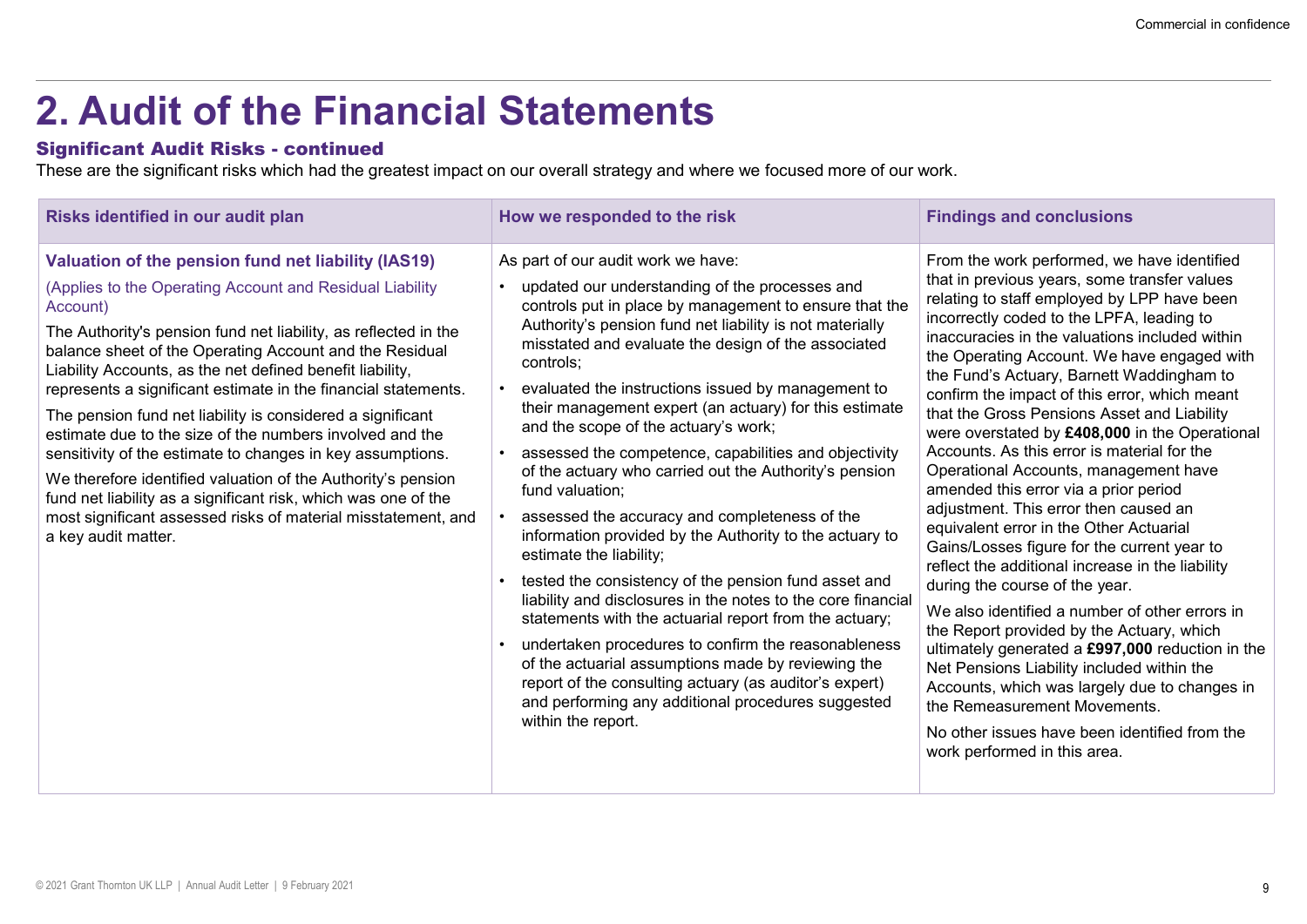| <b>2. Audit of the Financial Statements</b>                                                                                                                                                                                                                                                                                                                                                                                                                                                                                                                                                                                                                                                                                        |                                                                                                                                                                                                                                                                                                                                                                                                                                                                                                                                                                                                                                                                                                                                                                                                                                                                   |                                                                                                                                                                                                                                                                                                                                                                                                                                                                                                                                                                                                                                                                                                                                                                                                                                                                                                                                                                                                              |
|------------------------------------------------------------------------------------------------------------------------------------------------------------------------------------------------------------------------------------------------------------------------------------------------------------------------------------------------------------------------------------------------------------------------------------------------------------------------------------------------------------------------------------------------------------------------------------------------------------------------------------------------------------------------------------------------------------------------------------|-------------------------------------------------------------------------------------------------------------------------------------------------------------------------------------------------------------------------------------------------------------------------------------------------------------------------------------------------------------------------------------------------------------------------------------------------------------------------------------------------------------------------------------------------------------------------------------------------------------------------------------------------------------------------------------------------------------------------------------------------------------------------------------------------------------------------------------------------------------------|--------------------------------------------------------------------------------------------------------------------------------------------------------------------------------------------------------------------------------------------------------------------------------------------------------------------------------------------------------------------------------------------------------------------------------------------------------------------------------------------------------------------------------------------------------------------------------------------------------------------------------------------------------------------------------------------------------------------------------------------------------------------------------------------------------------------------------------------------------------------------------------------------------------------------------------------------------------------------------------------------------------|
| <b>Significant Audit Risks - continued</b>                                                                                                                                                                                                                                                                                                                                                                                                                                                                                                                                                                                                                                                                                         | These are the significant risks which had the greatest impact on our overall strategy and where we focused more of our work.                                                                                                                                                                                                                                                                                                                                                                                                                                                                                                                                                                                                                                                                                                                                      |                                                                                                                                                                                                                                                                                                                                                                                                                                                                                                                                                                                                                                                                                                                                                                                                                                                                                                                                                                                                              |
| Risks identified in our audit plan                                                                                                                                                                                                                                                                                                                                                                                                                                                                                                                                                                                                                                                                                                 | How we responded to the risk                                                                                                                                                                                                                                                                                                                                                                                                                                                                                                                                                                                                                                                                                                                                                                                                                                      | <b>Findings and conclusions</b>                                                                                                                                                                                                                                                                                                                                                                                                                                                                                                                                                                                                                                                                                                                                                                                                                                                                                                                                                                              |
| <b>Calculation of the Asbestosis Liabilities</b><br>(Applies to the Residual Liability Account only)<br>The Residual Liability Accounts carry the value of the<br>current Asbestosis Liabilities, which are payable to former<br>workers of the GLA. This liability represents a significant<br>estimate in the financial statements.<br>The Asbestosis Liability is considered a significant<br>estimate due to the size of the numbers involved and<br>sensitivity of the estimate to the changes in key<br>assumptions.<br>We therefore identified valuation of the Asbestosis Liability<br>as a significant risk, which was one of the most significant<br>assessed risks of material misstatement, and a key audit<br>matter. | As part of our audit work we have:<br>updated our understanding of the processes and<br>controls put in place by management to ensure that<br>the Asbestosis Liability is not materially misstated and<br>evaluate the design of the associated controls;<br>evaluated the instructions issued by management to<br>their management expert (Eversheds Sutherland) for<br>this estimate and the scope of their work;<br>assessed the competence, capabilities and objectivity<br>of the Legal Expert who determined the value of the<br>Liability at year end;<br>reviewed the work of the Authority's legal experts<br>(Eversheds) and obtain direct year end confirmations<br>supporting the asbestosis liabilities reported within the<br>Accounts at year end; and<br>tested the calculation of asbestosis costs, and the<br>associated provision and reserves | From the work performed, we identified that<br>management's expert (Eversheds) had asked the<br>LPFA to engage an Actuary to support the review of<br>the Asbestosis Provision in 2019-20, due to the<br>reduction in notified cases over the course of the<br>past two years. This was not completed in advance<br>of the draft Accounts being issued, and was only<br>completed in November once identified from our<br>work in this area. The LPFA engaged their internal<br>Actuary to come up with a revised assessment of<br>the Provision, which was subsequently reviewed by<br>our internal expert in this area. The outcome of this<br>work and challenge was that we agreed with the<br>revised position calculated by the LPFA, which<br>generated a £26.635 million reduction to the<br>Provision, reducing the closing Provision to £33.0<br>million. We have also asked Management for a<br>specific representation in respect of this area as<br>well due to the significant change in year. |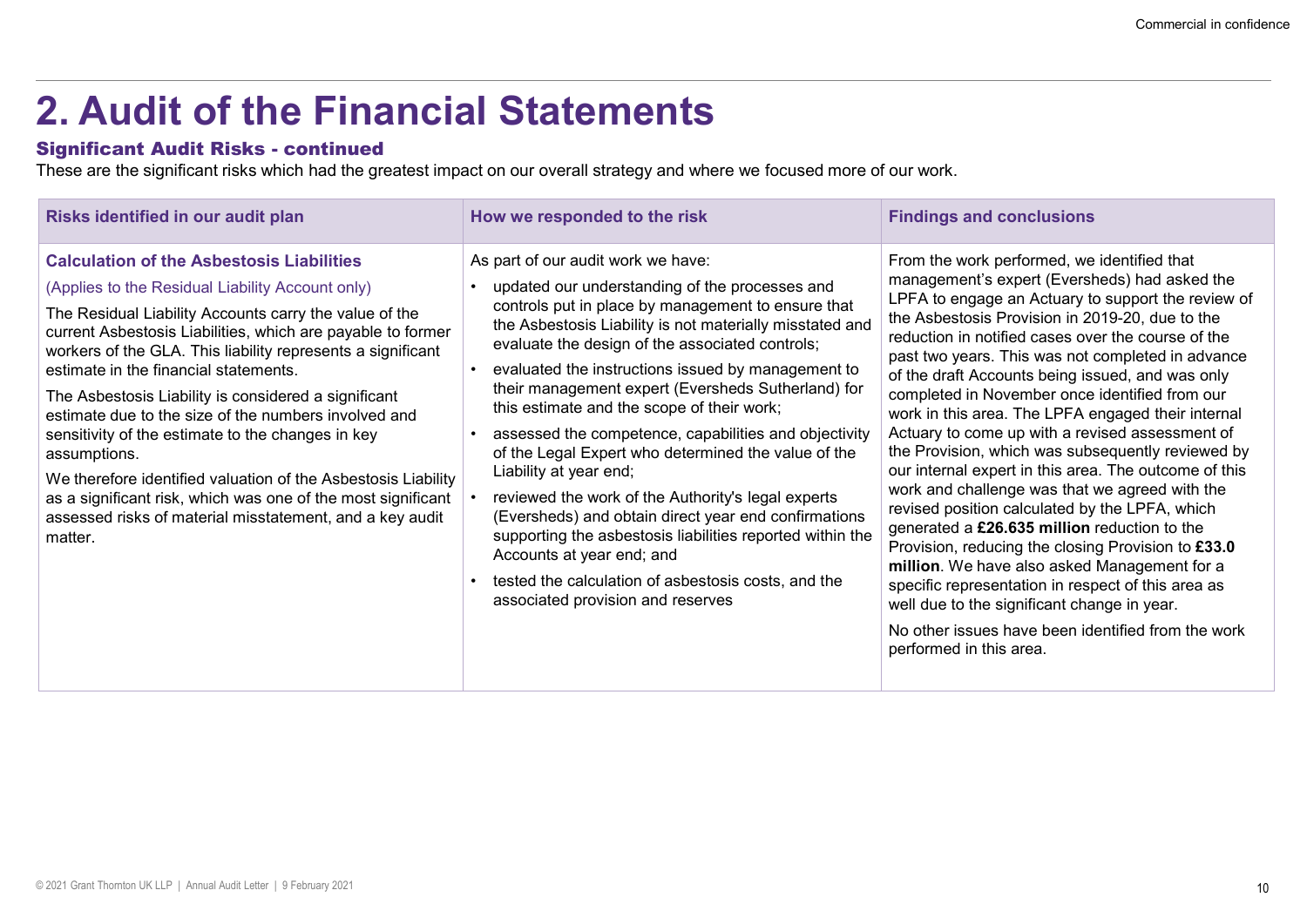#### Audit opinion

We gave an unqualified opinion on the Pension Fund's financial statements and Annual Report on 27 November 2020. Our opinions on the Operational and Residual Liability Accounts were delayed, but unqualified opinions on both of these sets of Accounts were issued on 21 December 2020.

#### Preparation of the financial statements

The Authority presented us with draft financial statements at the end of June 2020 in accordance with the agreed timescale, and provided a good set of working papers to support them. The finance team responded promptly and efficiently to our queries during the course of the audit.

#### Issues arising from the audit of the financial statements

We reported the key issues from our audit to the Authority's Audit and Risk Committee on 3 November 2020.

Aside from the issues mentioned earlier in this Letter, covering the Emphasis of Matter Paragraph, the movements in the values of the Fund's Investments, the adjustment to the Net Pensions Liability of the Operational Accounts, the adjustment to the Asbestosis Provision and the control deficiencies relating to Journals, no other significant issues were identified from the work performed during the course of this year's audit.

#### Annual Governance Statement and Narrative Report

We are also required to review the Authority's Annual Governance Statement and Narrative Reports. It published them on its website alongside the draft Statement of Accounts in June 2020.

These documents were prepared in line with the CIPFA Code and relevant supporting guidance. We confirmed that these documents were consistent with the financial statements prepared by the Authority and with our knowledge of the Authority.

#### Certificate of closure of the audit

We were able to certify the closure of the audit of the London Pensions Fund Authority's Accounts on 21 December 2020, following the completion of our work on the Operational and Residual Liability Accounts.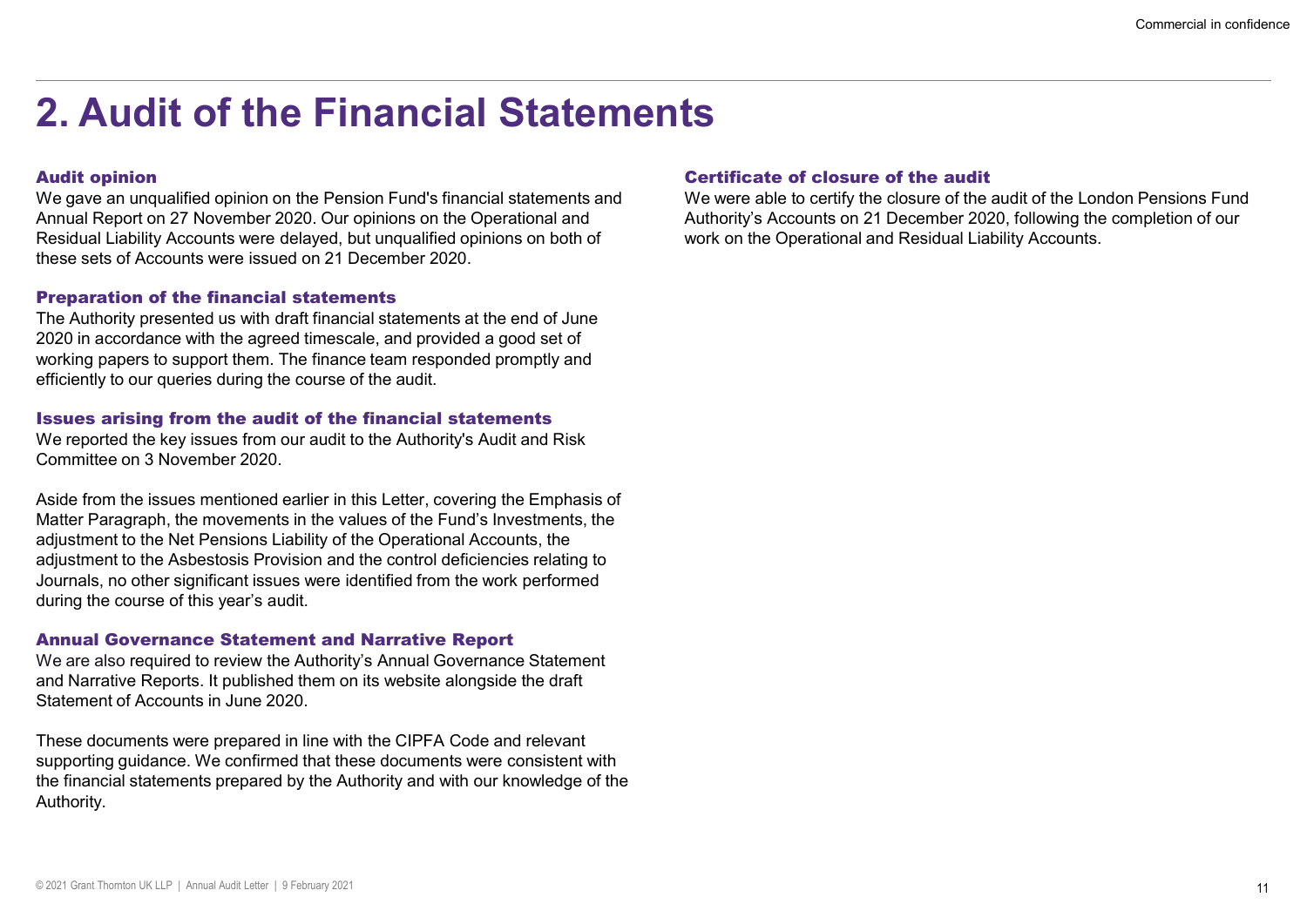## 3. Value for Money Conclusion

### **Background**

We carried out our review in accordance with the NAO Code of Audit Practice, following the guidance issued by the NAO in April 2020 which specified the criterion for auditors to evaluate:

In all significant respects, the audited body takes properly informed decisions and deploys resources to achieve planned and sustainable outcomes for taxpayers and local people.

### Key findings

Our first step in carrying out our work was to perform a risk assessment and identify the risks where we concentrated our work.

We did not identify any risks as part of our initial risk assessment, but we kept these arrangements under review during the course of our final accounts visit as well. No significant risks were identified at this stage, but we did provide some commentary on the arrangements in place at the Authority, which can be seen on the following slide.

### Overall Value for Money conclusion

We are satisfied that in all significant respects the Authority put in place proper arrangements to secure economy, efficiency and effectiveness in its use of resources for the year ending 31 March 2020.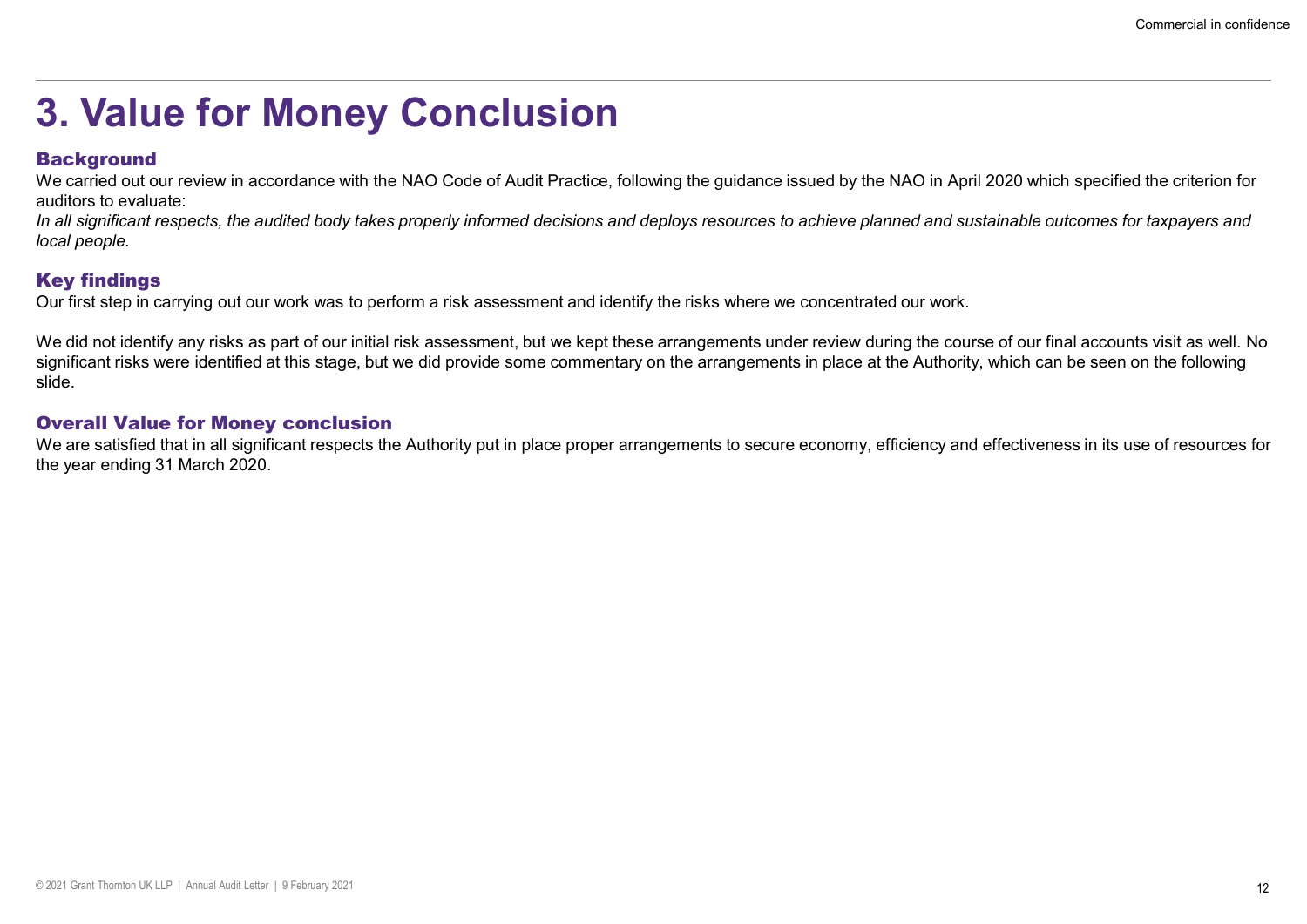### 3. Value for Money Conclusion

Shown below are the key strands identified from our Value for Money Conclusion Work in 2019-20, which support an unqualified Conclusion being issued

#### Findings and conclusion

 This year has seen further strengthening of the links between the LPFA and LPP, with further asset pooling having been undertaken during the course of the year, meaning that at year end 93% of the LPFA's Assets are now pooled with LPP, which shows the considerable progress which has been made with the pooling since LPP was formed. This should help ensure that the LPFA is able to benefit fully from the pooling arrangements, which are further advanced than many of the other pools across the country.

The financial position of LPP has been strengthened in-year, with each of the parties swapping the debt options which LPP previously held for equity, via the form of £12.5 million investments made during the course of the year. Turning this debt into equity puts LPP on a stronger financial footing ahead of any further expansion, and again is another strong step in helping all parties realise the benefits from this arrangement.

There has been greater in-year monitoring and review of the performance of LPP during the course of the year, which has helped ensure that the elements of the LPFA budget which depend on LPP have come in on target. Management should look to ensure that this continues moving forward, particularly given the splitting off of the LPP Administration arm, which occurred during the 2020-21 Financial Year, to make sure that costs remain under control and support the overall benefits of the arrangement.

We have also observed that the re-provision of the LPFA's Finance function to Lancashire County Council has progressed during the course of the year, with an agreement in principle in place for this function to transfer around the turn of 2021. Whilst there are likely to be benefits from this move, including moving to a more robust General Ledger system, the move also poses potential challenges which could have a impact on Findings and conclusion<br>Findings and conclusion<br>This was the swan further strengthening of the links between the LPFA and LPP with further asset pooling having been underlaken during the<br>This year has seen further strength plans are in place to ensure that business-as-usual is unaffected during this period. Having contingency plans will also be important in case any issues are encountered to make sure records continue to be kept and maintained during the course of the move.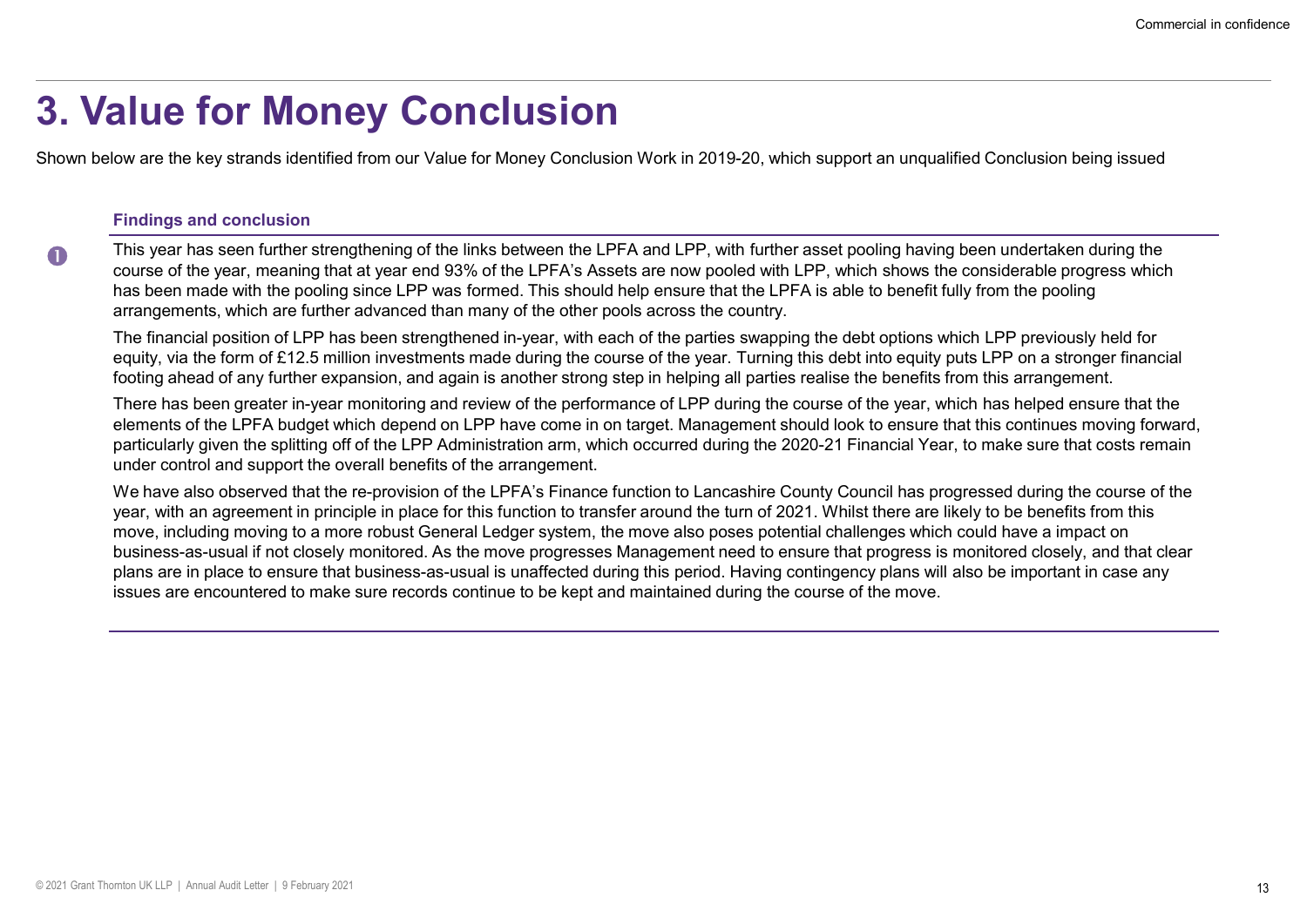### A. Reports issued and fees

### Reports issued

| A. Reports issued and fees                                                                                    |                  |                                         |                  |                                                                                                                     |
|---------------------------------------------------------------------------------------------------------------|------------------|-----------------------------------------|------------------|---------------------------------------------------------------------------------------------------------------------|
| We confirm below our final reports issued and fees charged for the audit and provision of non-audit services. |                  |                                         |                  |                                                                                                                     |
| <b>Reports issued</b>                                                                                         |                  |                                         |                  |                                                                                                                     |
| <b>Report</b>                                                                                                 |                  | <b>Date issued</b>                      |                  |                                                                                                                     |
| <b>Audit Plan</b>                                                                                             |                  | 10 February 2020                        |                  |                                                                                                                     |
| <b>Audit Findings Report</b>                                                                                  |                  | 3 November 2020                         |                  |                                                                                                                     |
| <b>Annual Audit Letter</b>                                                                                    |                  | 9 February 2021                         |                  |                                                                                                                     |
|                                                                                                               |                  |                                         |                  | <b>Audit fee variation</b>                                                                                          |
| <b>Fees</b>                                                                                                   |                  | <b>Planned Actual fees 2018/19 fees</b> |                  | As outlined in our audit plan, the 2019-20 scale fee pub<br>£31,518 assumes that the scope of the audit does not s  |
|                                                                                                               | £                | £                                       |                  |                                                                                                                     |
| Statutory audit<br><b>Total fees</b>                                                                          | 31,518<br>31,518 | 79,686<br>79,686                        | 55,796<br>55,796 | There are a number of areas where the scope of the au<br>has led to additional work. These are set out in the table |

### Fees and the contract of the contract of the contract of the contract of the contract of the contract of the contract of the contract of the contract of the contract of the contract of the contract of the contract of the c

|                 | Planned Actual fees 2018/19 fees |        |        |  |  |
|-----------------|----------------------------------|--------|--------|--|--|
|                 |                                  |        |        |  |  |
| Statutory audit | 31.518                           | 79.686 | 55,796 |  |  |
| Total fees      | 31.518                           | 79.686 | 55,796 |  |  |

#### Audit fee variation

 $\frac{\epsilon}{\epsilon}$   $\frac{\epsilon}{\epsilon}$   $\frac{\epsilon}{\epsilon}$  There are a number of areas where the scope of the audit has changed, which 2018/19 fees £31,518 assumes that the scope of the audit does not significantly change. As outlined in our audit plan, the 2019-20 scale fee published by PSAA of has led to additional work. These are set out in the table on the following page.

> Whilst they have been included in the table above, the additional elements are subject to PSAA approval before we are able to bill the Authority for these.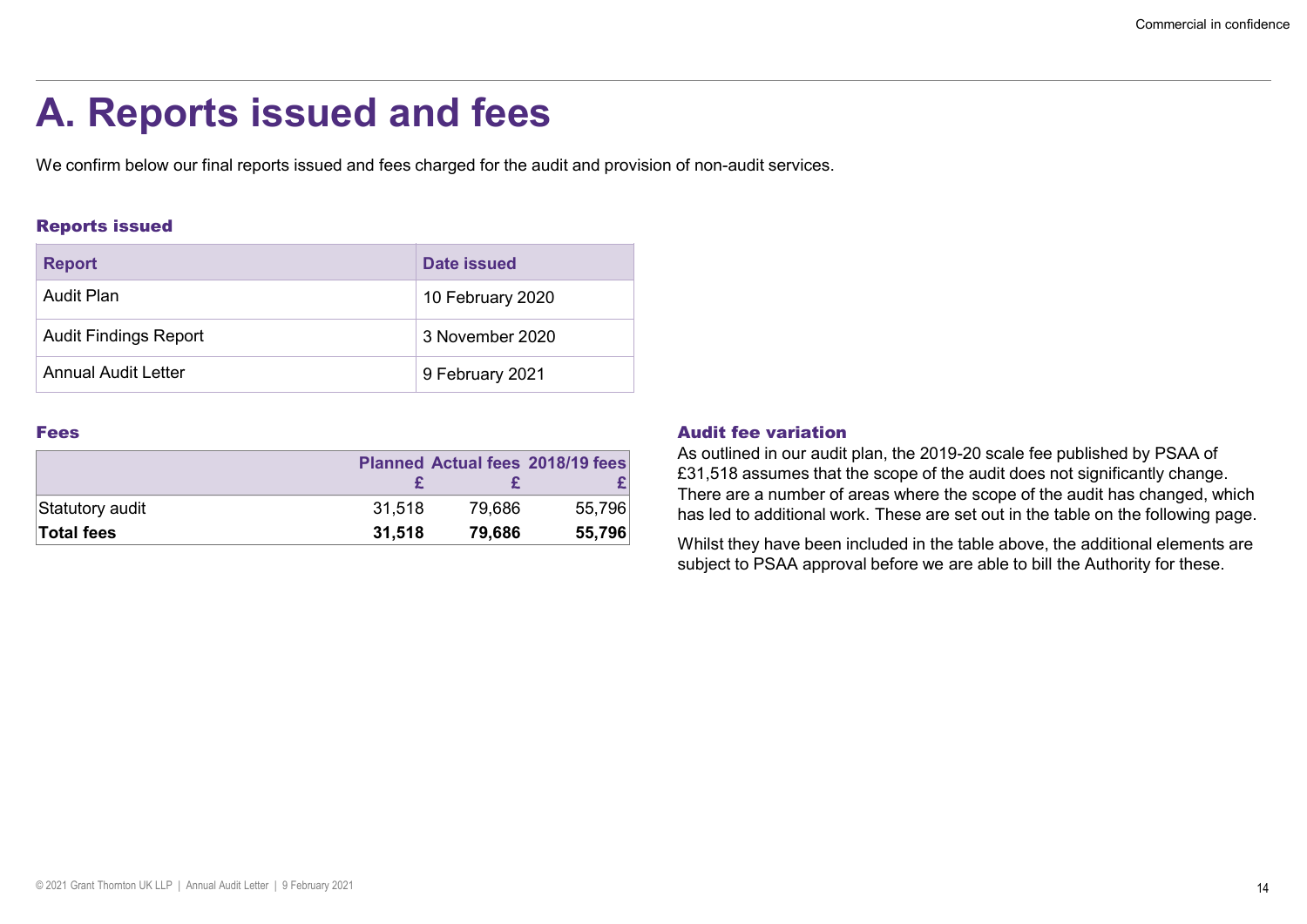## A. Reports issued and fees

|                                                           |                                                                                                                                                                                                                                                                                                                                                                                                                                                                                              | Commercial in confidence |
|-----------------------------------------------------------|----------------------------------------------------------------------------------------------------------------------------------------------------------------------------------------------------------------------------------------------------------------------------------------------------------------------------------------------------------------------------------------------------------------------------------------------------------------------------------------------|--------------------------|
|                                                           | A. Reports issued and fees                                                                                                                                                                                                                                                                                                                                                                                                                                                                   |                          |
|                                                           | We confirm below our final reports issued and fees charged for the audit and provision of non-audit services.                                                                                                                                                                                                                                                                                                                                                                                |                          |
|                                                           | 2019-20 Audit Fee Variation - Detail - Main Accounts                                                                                                                                                                                                                                                                                                                                                                                                                                         |                          |
| <b>Area</b>                                               | <b>Reason</b>                                                                                                                                                                                                                                                                                                                                                                                                                                                                                | <b>Fee proposed</b>      |
| <b>Raising the Bar</b>                                    | The Financial Reporting Council (FRC) has highlighted that the quality of work by all audit firms needs to improve<br>across local audit. This required additional supervision and leadership, as well as additional challenge and<br>scepticism in areas such as journals, estimates, financial resilience and information provided by the entity. We also<br>reduced the materiality level, reflecting the higher profile of local audit. This entailed increased scoping and<br>sampling. | 6,000                    |
| <b>Public Interest Entity</b>                             | Whilst the Authority disposed of its Listed Debt during March 2020, we still undertook some elements of our planning $\mid$ 3,000<br>as if the Listed Debt remained in place at year end, hence the cost in this area, which is reduced from our proposal<br>in the Audit Plan.                                                                                                                                                                                                              |                          |
| <b>Valuation of Level 3</b><br><b>Investments</b>         | Due to the continuing challenges from the FRC on our work on Level 3 Investments we undertook additional work in<br>this area to meet the requirements of the Regulator in this area.                                                                                                                                                                                                                                                                                                        | 6,000                    |
| <b>Unfunded Benefits -</b><br><b>Work of Experts</b>      | As the level of Unfunded Benefits included within the Residual Liability Accounts is material we engaged our own<br>internal experts to review the work performed by the Authority's Actuary, Barnett Waddingham, to ensure we had<br>sufficient audit evidence in this area.                                                                                                                                                                                                                | 5,000                    |
| <b>Qualitative Issues -</b><br><b>Accounts Checks</b>     | Additional costs have been incurred from the additional reviews required to split the Accounts into two documents,<br>along with us having to check multiple sets of Accounts as part of our change tracking.                                                                                                                                                                                                                                                                                | 2,556                    |
| <b>Additional Audit Experts</b><br>- Asbestosis Provision | As a result of the challenges identified on the Asbestosis Provision, we had to engage additional auditor's experts to<br>ensure we obtained sufficient assurance over the revised calculation and workings. We also had to utilise our<br>specialists to review the Prior Period Adjustments which were processed through the Accounts as well.                                                                                                                                             | 10,000                   |
| <b>Additional Senior Time</b>                             | Both the Audit Manager and the Engagement Lead had to spend additional time dealing with the Prior Period<br>Adjustments, the changes to the Asbestosis Provision and the errors in the report received from the Actuary which<br>generated additional audit costs.                                                                                                                                                                                                                          | 7,500                    |
| <b>Impact of Covid-19</b><br><b>Working</b>               | Due to the impact of the Covid-19 Pandemic and the move to remote working, it meant that completion of the audit<br>procedures took more time and effort than would have been the case otherwise. As a result, there are additional<br>costs incurred as part of completing the audit, which are reflected in the proposed additional fees mentioned.                                                                                                                                        | 8,112                    |
|                                                           |                                                                                                                                                                                                                                                                                                                                                                                                                                                                                              | 48,168                   |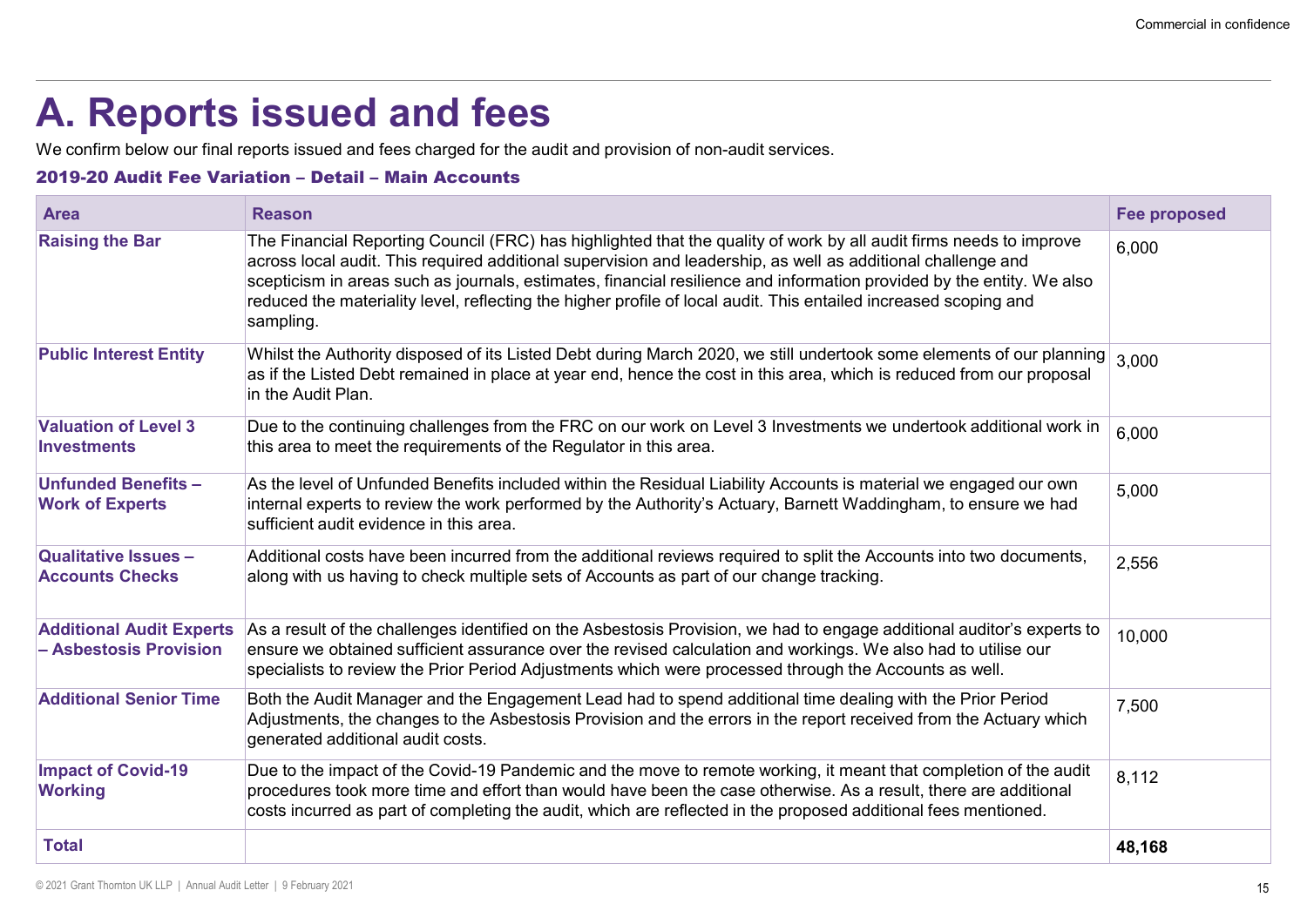### A. Reports issued and fees continued

#### Fees for non-audit services

|                                                                                            |               | Commercial in confidence                                                                                                                                           |
|--------------------------------------------------------------------------------------------|---------------|--------------------------------------------------------------------------------------------------------------------------------------------------------------------|
|                                                                                            |               |                                                                                                                                                                    |
| A. Reports issued and fees continued                                                       |               |                                                                                                                                                                    |
| <b>Fees for non-audit services</b>                                                         |               |                                                                                                                                                                    |
| <b>Service</b>                                                                             | <b>Fees £</b> |                                                                                                                                                                    |
| <b>Audit related services</b>                                                              |               |                                                                                                                                                                    |
| Audit of the Local Pensions Partnership and linked<br>$\bullet$<br><b>Investment Funds</b> | 354,770       |                                                                                                                                                                    |
| Provision of IAS 19 Assurances to Scheme Employer<br>$\bullet$<br>auditors                 | 34,500        |                                                                                                                                                                    |
|                                                                                            |               |                                                                                                                                                                    |
| <b>Non-audit services</b><br>audit services which were identified.                         |               | • For the purposes of our audit we have made enquiries of all Grant Thornton UK LLP teams providing services to the Authority. The table above summarises all non- |
|                                                                                            |               |                                                                                                                                                                    |

#### Non-audit services

- audit services which were identified.
- safeguards are put in place.